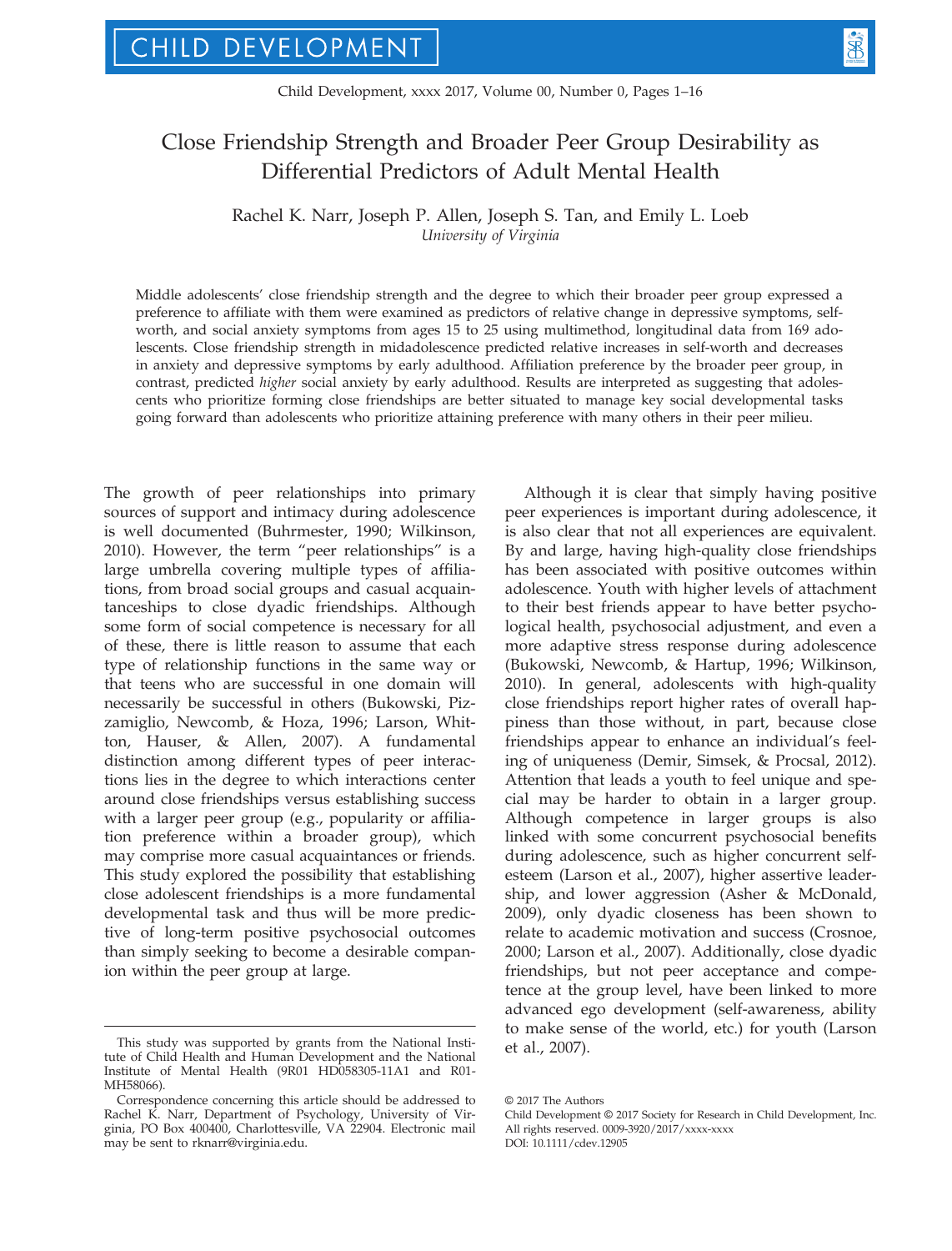Close friendships develop based on a variety of interpersonal experiences and functionalities. Previous work has found that aspects of friendship that teens report as being most important to being close to someone are intimate exchange, loyalty, selfesteem support, and general feelings of closeness (Berndt, 2002). Assessments of friends on these traits tend to hang together, and higher levels predict higher self-worth and social adjustment. In the present study we use a composite measure of these dimensions. We describe this construct as close friendship "strength" rather than close friendship "quality" given prior work which has found that friendships can be high in both positive and negative traits, concurrently (Banny, Heilborn, Ames, & Prinstein, 2011). We feel that "strength" better captures the idea that we are describing close friendships with a high degree of attachment, intimate exchange, and support, while not necessarily speaking to any possible negative pieces. Indeed, the positive aspects of a close friendship tend to be those which make it feel strong and supportive, and predict positive concurrent and short-term outcomes independent of how much negativity occurs in the friendship (Banny et al., 2011).

Close friendships that last over time have the potential to significantly contribute to these beneficial outcomes. A sense of coherence (i.e., feeling that life is predictable) leads to increased intimacy in friendships (Bauminger, Finzi-Dottan, Chason, & Har-Even, 2008). In other words, adolescents who feel secure in the knowledge that their friendship is likely to be ongoing become even closer to their friends, suggesting that adolescents who can successfully maintain long-term close friendships may have the most opportunities to reap the benefits. Beyond adolescence, youth who are socially rejected by their peer groups have lower life satisfaction at least into middle adulthood; however, this is only true if they also did not have close friends as an adolescent (Marion, Laursen, Zetergren, & Bergman, 2013). These findings suggest that there is something uniquely powerful about intimate adolescent dyadic friendships relative to broader markers of acceptance.

A major factor that distinguishes close friendships and overall peer group acceptance and preference is that desirability as a companion in the broader peer group does not require intimacy, may partly rely on traits such as social dominance, and may not even necessarily involve reciprocity of liking in the way that friendship does (Bukowski, Pizzamiglio, et al., 1996; Dijkstra, Cillessen, Lindenberg, & Veenstra, 2009; Prinstein, 2007).

Perhaps at least in part for this reason, measures of social competence within a peer group have shown mixed positive and negative outcomes, which are somewhat dependent on which relationship qualities are assessed and how social competence is defined. There are several ways of quantifying overall peer social status during adolescence: "acceptance" refers to how frequently an adolescent is rated as being liked, "preference" (also often referred to as "sociometric popularity") refers to teens who are liked by many peers while also not being disliked by many peers, "perceived popularity" in contrast reflects peers' perceptions of a teen's social status and reputation (De Bruyn, Cillessen, & Wissink, 2010; LaFontana & Cillessen, 2002; Lansu & Cillessen, 2012). Of these measures of peer relationship quantity, preference is most clearly associated with positive behaviors and traits such as nonaggressive leadership, assertiveness, and prosocial behaviors such as cooperation (Asher & McDonald, 2009). Although there is some overlap between these constructs, by middle adolescence, they are not highly correlated (Cillessen & Borch, 2006). A primary commonality among these disparate measures is that they all refer to adolescents who have achieved recognition with many peers, and thus have a level of "status," though this may be differentially positive depending on for what they are well recognized.

The current study uses a unique scale capturing peer sociometric nominations of teens with whom they would like to spend time as a measure of peer affiliation preferences. Asking about preferred affiliation may be distinct from simply asking about acceptance or preference (it can be appealing to spend time with even less likeable high-status youth due to the social capital that affiliation offers) and thus may encompass some aspects of both standard preference and popularity. Both preferred and popular youth often appear, in the short term, to be particularly socially successful. In fact, in the short term, higher levels of popularity may even lead to an increase in number of reciprocal friendships, although this link appears strongest in earlier adolescence (Bukowski, Newcomb, et al., 1996; Bukowski, Pizzamiglio, et al., 1996). Previous work assessing peer affiliation preference supports the idea that asking about preference in this way maps on to characteristics of both standard preference measures and standard popularity measures; this affiliative preference has been linked with both positive and negative concurrent traits similar to those found for preferred as well as popular youth (e.g., Allen, Porter, & McFarland, 2006; Allen, Porter,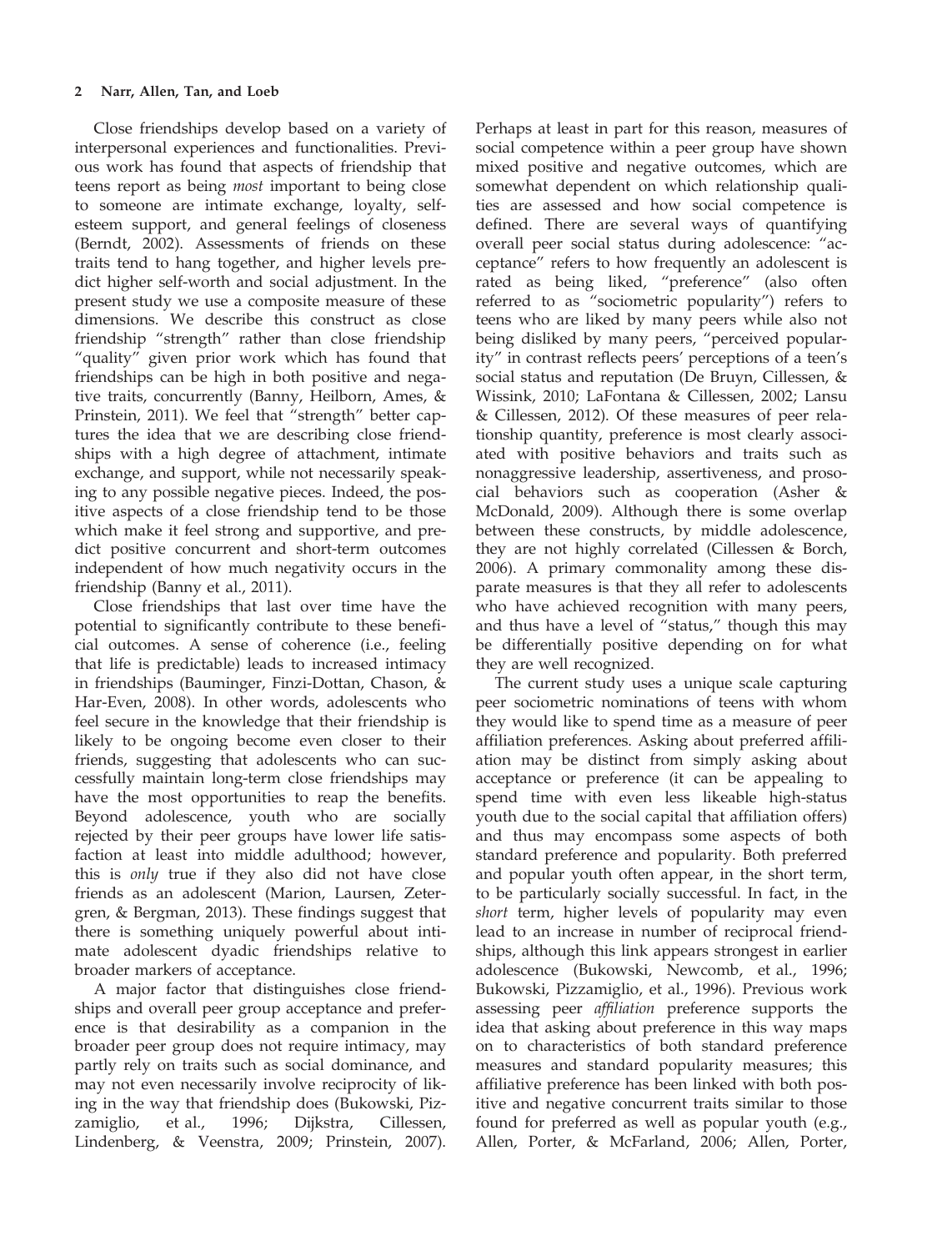McFarland, Marsh, & McElhaney, 2005; Allen, Schad, Oudekerk, & Chango, 2014; McElhaney, Antonishak, & Allen, 2008). Youth may be preferred affiliative partners for multiple reasons: they may have high social status, they may be fun, they may be easy to approach, or a combination of these traits.

Many of the behaviors associated with popular youth in the literature as well as preferred affiliation partners in our sample (e.g., pseudomature behaviors such as drinking, drug use, minor theft, engagement in sex acts, etc.) are not always seen as positive by an adult audience, but these behaviors have high social capital for adolescents (Moffitt, 1993). During adolescence there are a variety of concurrent benefits to gaining high levels of peer interest and admiration through these behaviors, which suggests a degree of social competence for those youth who are successful in achieving this pursuit. Overall, peer preference is linked to more positive, less aggressive relationship characteristics and fewer risky behaviors than is popularity (Mayeux, Sandstrom, & Cillessen, 2008). However, some studies have found that achieving peer preference early in adolescence may be linked, in the short term, to increases in the incidence of behaviors (positive and negative) that receive approval from the adolescent's peer group. On the negative side, this includes increases in problematic behaviors such as alcohol and drug use, and on the positive side decreases in less socially desirable behaviors, such as hostility and aggression (Allen et al., 2005; Balsa, Homer, French, & Norton, 2011). Such adolescents are seen and experienced very positively by others, which suggests a high level of social competence. However, adolescents who are focused on succeeding with their peer group to a degree that they are willing to compromise their values and schoolwork in order to be admired consistently show increased problem behavior later in adolescence (Fuligni, Eccles, Barber, & Clements, 2001). Despite many concurrent positive outcomes, a handful of studies have even found peer preference to be linked to short-term increases in substance use as well as difficulties in later relationships and elevated early adult criminal behavior (Allen et al., 2014; Moody, Brynildsen, Osgood, Feinberg, & Gest, 2011).

In addition to delinquent and externalizing behaviors, peer relations are linked to and may impact internalizing symptoms. Depression symptoms, self-worth, and social anxiety symptoms are all specific areas that have been found to correlate with peer experiences in children and adolescents.

Interpersonal stress broadly is strongly correlated with depression both in adults (Joiner & Coyne, 1999) and children (Rudolph et al., 2000). Prior to adolescence, lack of friendship has been linked to levels of depression, mediated by feelings of loneliness (Nangle, Erdley, Newman, Mason, & Carpenter, 2003). Although for younger children popularity and acceptance may provide affordances for friendship, it has not been similarly linked to depressive symptoms. Distinguishing among different types of adolescent social success may therefore be of particular interest in predicting depressive symptoms given that some aspects of social success may protect youth from experiencing significant interpersonal stress, at least within the peer group. The relation between adolescent relationships and depression is also likely to extend into adulthood, given that adolescence heralds a time when rates of mood disorders, including depression, begin to steadily increase and approach adult levels (Birmaher et al., 1996). Even adolescents with subthreshold Major Depressive Disorder (MDD) are at higher risk for later difficulties, including adult MDD, anxiety disorders, and poor social adjustment (Fergusson, Horwood, Ridder, & Beautrais, 2005).

Peer relation success also provides insight into how youth see themselves and how they feel about interacting with others. In youth transitioning to middle school, friendship quality (but not quantity) has been found to positively predict self-worth (a buffer against depression; Kingery, Erdley, & Marshall, 2011). Given findings suggesting a relation between positive peer relations and self-worth, as well as the high correlation between self-worth and depression, examining self-worth on its own may help to clarify if changes in self-worth drive any changes in depression predicted by different social successes.

Furthermore, faced with a range of typical adolescent stressors, youth are less likely to develop symptoms of social anxiety if they are able to develop high-quality close friendships (La Greca & Harrison, 2005). In particular, social anxiety is lower for teens whose close friendships are high in companionship and intimacy, as well as more likely to struggle with social anxiety if their friendships are low in intimacy in particular (Vernberg, Abwender, Ewell, & Beery, 1992). Although it is on one hand likely that less socially anxious teens find it easier to form friendships, it may also be that a close, supportive friendship helps teens feel more confident about their ability to successfully interact with peers in rewarding ways, contributing to these lower levels of social anxiety. Similar relations with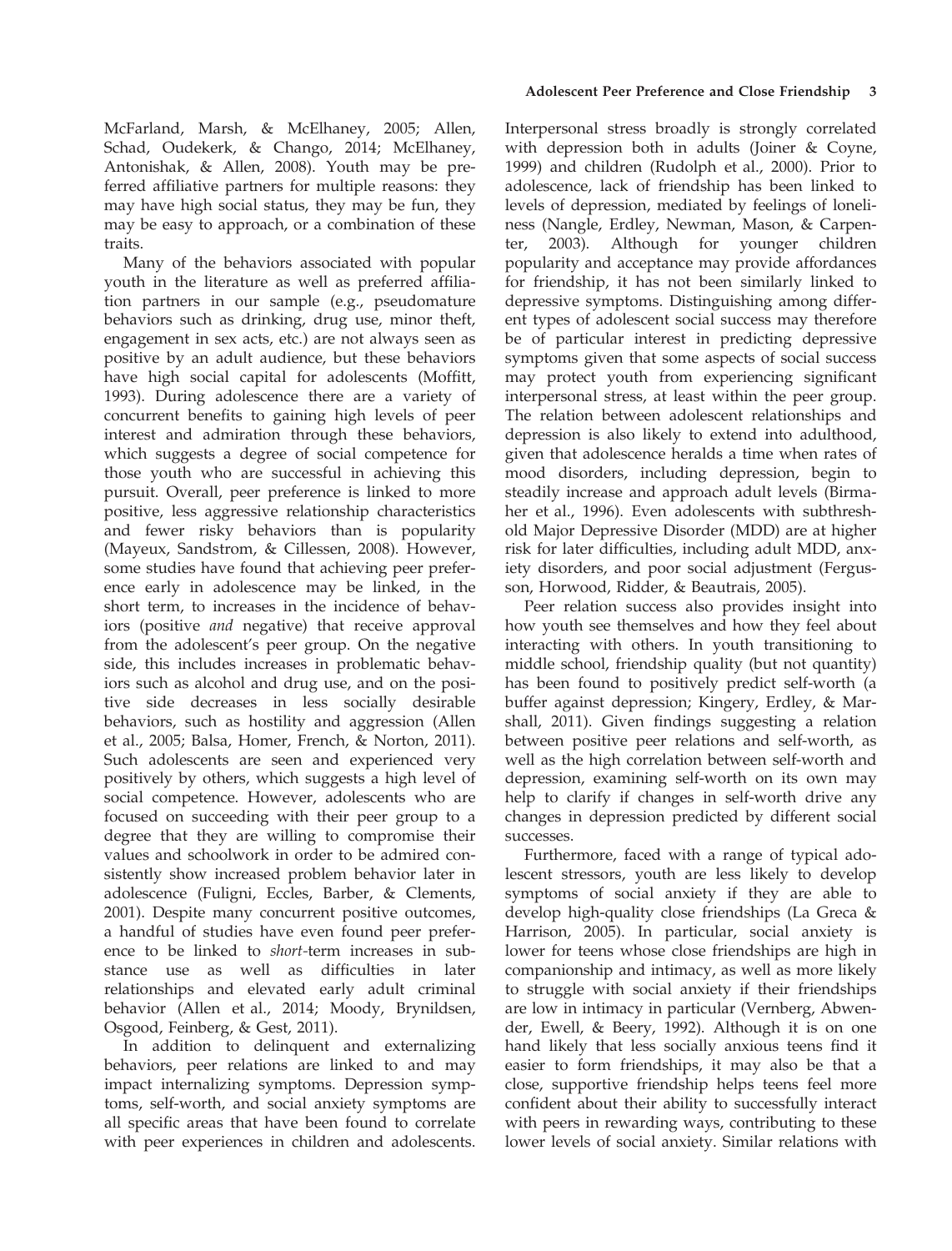all measures of internalizing are found across the life span, with concurrent high-quality friendships predicting lower levels of internalizing symptoms (Patterson & Bettini, 1993). A teen's social network and positive friendships no doubt influence mood and internalizing symptoms when examined proximally, and higher levels of depression, anxiety, and other internalizing symptoms can negatively impact social functioning of children and adolescents (Joiner & Coyne, 1999; Rockhill et al., 2007).

Understanding links of social behaviors to concurrent and short-term functioning during adolescence is certainly important. However, a key developmental question is: How are different types of peer relationships linked to long-term outcomes into adulthood? Given the interactional nature of depression and social functioning, it is possible that different aspects of adolescent social successes or failures may have particular import, given when they occur and their potential to set the individual up for future successes or struggles. Although there are positive short-term correlates of peer affiliation preference, cultivating an abundance of relationships, though they may be positive, at the expense of prioritizing the support and intimacy that help to build and maintain close friendships may be ultimately problematic. Once the mildly deviant behaviors that are lauded by the peer group during adolescence stop being seen as positive, adolescents who rely on the weak foundation of those behaviors to achieve success with peers without developing close friendships may find themselves lost socially in adulthood. Although in some cases peer acceptance and preference may lead to an increase in number of close friendships, it appears to be close friendships that drive positive outcomes during adolescence (Nangle et al., 2003). Preference and acceptance instead of close friendship may set youth up for later difficulties. Given that social difficulties in adulthood are closely linked to a variety of internalizing symptoms (e.g., low selfworth, depression, and anxiety; Joiner & Coyne, 1999; Mufson, Weissman, Moreau, & Garfinkel, 1999), it appears quite possible that early peer affiliation preference might even predict increases in such symptoms over time. Conversely, if youth adopt behaviors that predict social success over time, it seems likely that such behaviors would predict lower levels of internalizing symptoms. Whether and how either close friendship strength or peer preference are linked to internalizing symptoms into adulthood has not, however, been previously examined.

Similarly, differences in the skills developed by engaging in different types of adolescent peer relationships are likely to become particularly important as teenagers enter young adulthood and the necessary social skills for social and relational success shift. As adolescents move toward adulthood, the key arenas of social competence shift from broad acceptance by peers to close dyadic friendship competence and ultimately to romantic relationships (e.g., Bukowski, Newcomb, et al., 1996; Bukowski, Pizzamiglio, et al., 1996; Smetana, Campione-Barr, & Metzger, 2006). The skills required in establishing and maintaining intimacy and depth in close friendships, which take on particular importance by middle adolescence, would seem to provide more natural scaffolding for success in later romantic relationships than the skills required in gaining acceptance by a broader peer group. In romantic relationships, as in close friendships, there are similar expectations for support, individual attention, warmth, and conflict resolution abilities. In particular, close friendships that are able to weather difficult times and offered sustained support may be an especially important predictor. In contrast, the largely friendly and competent, though at times mildly rule-breaking, behaviors that are associated with peer preference earlier in adolescence seem less likely to be useful as a template for romantic relationships going forward. However, this notion that close friendship skills are more helpful than the experience of group-wide peer preference for later relationships has never been empirically tested.

This study used a community sample of adolescents followed from ages 15 to 25 to extend our understanding of the short- and long-term sequelae of different aspects of age 15 peer interactions for midadolescent (age 16) and young adult (age 25) psychosocial functioning. First, this study hypothesized that peer affiliation preference and the strength of the teen's friendship with their closest friend would each uniquely predict relative decreases in depression, increases in self-worth, and increases in perceptions of social acceptance within midadolescence, with close friendship strength as the stronger predictor. Second, it was hypothesized that close friendship strength during middle adolescence would predict a process of increasing mental health into adulthood. It was hypothesized that peer affiliation preference would not lead to similar long-term gains due to the changing nature of necessary skills for interpersonal success over time.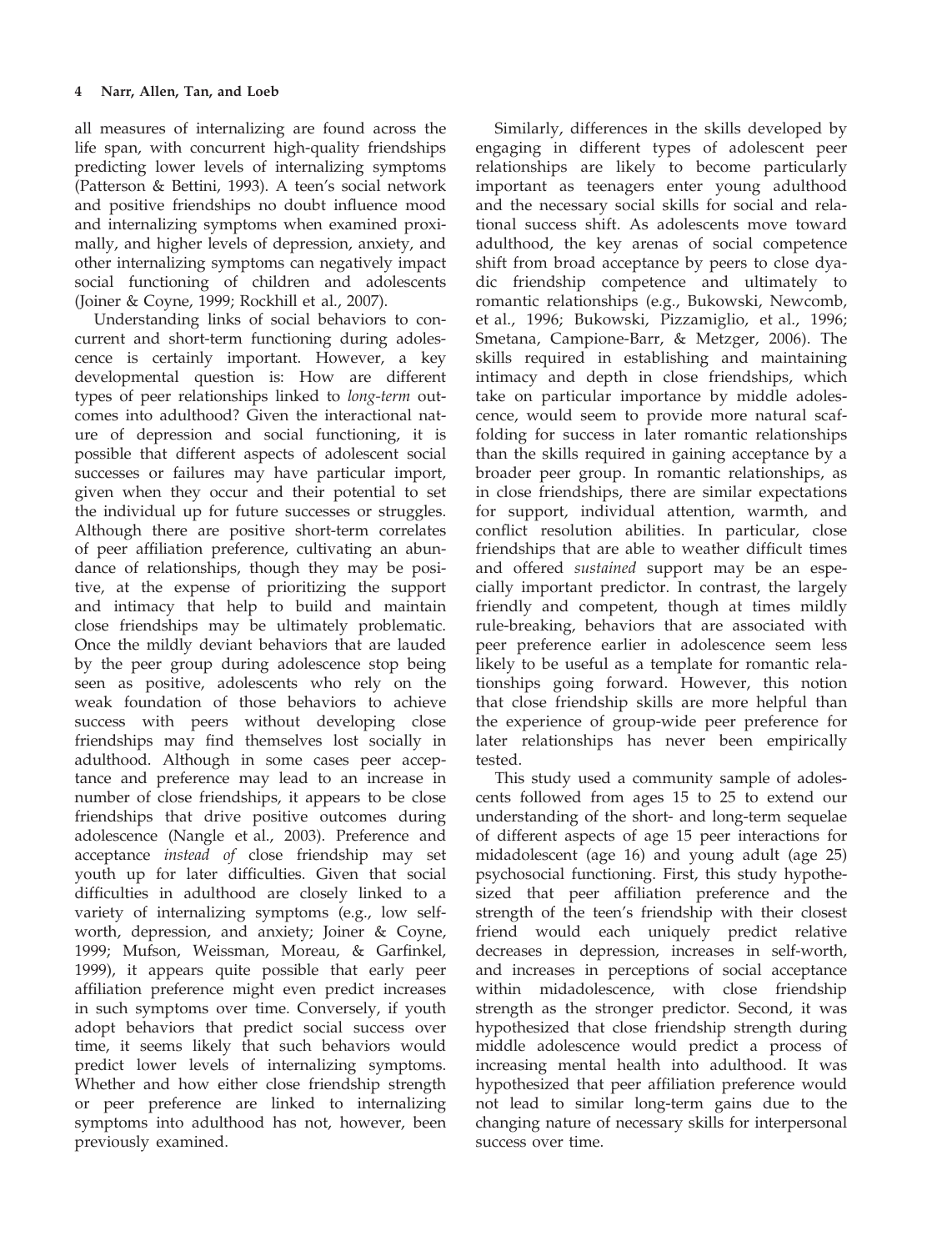## Method

#### **Participants**

The current study is drawn from a larger longitudinal investigation of adolescent social development in familial and peer contexts. Participants included 169 ninth and tenth graders followed over a 10-year period (May 2001–November 2011) from ages 15 to 25. Adolescents were part of a larger sample of 184 participants (98 female) initially recruited from the seventh and eighth grades of a public middle school drawing from suburban and urban populations in the southeastern United States. The sample was racially/ethnically and socioeconomically diverse: 107 (58%) adolescents identified themselves as Caucasian, 53 (29%) as African American, 15 (8%) as of mixed race/ethnicity, and 9 (5%) as being from other minority groups. Adolescents' parents reported a median family income in the \$40,000–\$59,999 range.

## Procedure

Students were recruited via an initial mailing to all parents of students in the school along with follow-up contact efforts at school lunches. Families of adolescents who indicated they were interested in the study were contacted by telephone. Of all students eligible for participation, 63% agreed to participate either as target participants or as peers providing collateral information.

Adolescents were first assessed annually in early adolescence (age 13) and subsequent data were collected on a yearly basis. On average, participants were  $15.21$  (*SD* = 0.81) at the initial wave of the current study,  $16.35$  (SD = 0.87) at the second time point, and  $25.67$  (SD = 0.96) at the third time point. At the age 15 and age 16 waves of data collection, adolescents nominated their closest, same-gendered friend to be included in the study as well. Close friends were defined as "people you know well, spend time with, and whom you talk to about things that happen in your life." These close friends were chosen by the teen and may not have reciprocally considered the target teen to be their closest friend. Close friends reported that they had known the adolescents for an average of 5.08 years  $(SD = 3.34)$  at age 15 and 5.72 years  $(SD = 3.82)$  at age 16. At both ages 15 and 16, over 80% of close friends were within 1 year of being the same age as the target teen who nominated them, and 85% of close friends attended the same school as the target teen. Close

friends chosen at age 16 could be the same or different than those at age 15.

All participants and close friends provided informed assent before each interview session, and parents provided informed consent. Data sources included self-report measures from the target teens and other-report measures from close friends. Interviews with teens and their close friends took place in private offices within a university academic building.

#### Measures

#### Depressive Symptoms

At ages 15 and 16, adolescents reported the degree of their depressive symptoms using the Childhood Depression Inventory (CDI; Kovacs & Beck, 1977). Based on the Beck Depression Inventory (BDI), this measure contains 27 items each rated on a 0–2 scale. Item scores are summed to yield a total score for depressive symptoms. The CDI has been well-validated as a measure of depressive symptomatology, and higher scores have previously been linked with poor self-worth, hopelessness, and negative cognitive attributions (Kazdin, 1990). The measure has excellent internal consistency in this sample (Cronbach's as range from .86 to .87). The CDI uses a continuum/severity versus a threshold approach, recognizing that higher levels of depressive symptoms that do not necessarily meet diagnostic thresholds may still be important in predicting concurrent and subsequent dysfunction (Lewinsohn, Solomon, Seeley, & Zeiss, 2000). At age 25, participants reported the degree of their depressive symptoms using the BDI, which is analogous to the CDI but age appropriate for adults rather than youth (Cronbach's  $\alpha$  = .90). We chose to include an item addressing suicidal ideation, and for any participants who endorsed this item, we had a protocol in place. The principal investigator (PI) of our study is a licensed clinical psychologist who specializes in work with adolescents, and the majority of doctoral students contributing to the project are also clinicians in training. If a participant indicated suicidal ideation, a trained project member would follow-up with them in order to assess level of risk, and then follow-up with the PI in determining next steps. We also regularly provide participants with community referrals and services. This procedure was used for every participant indicating suicidal ideation.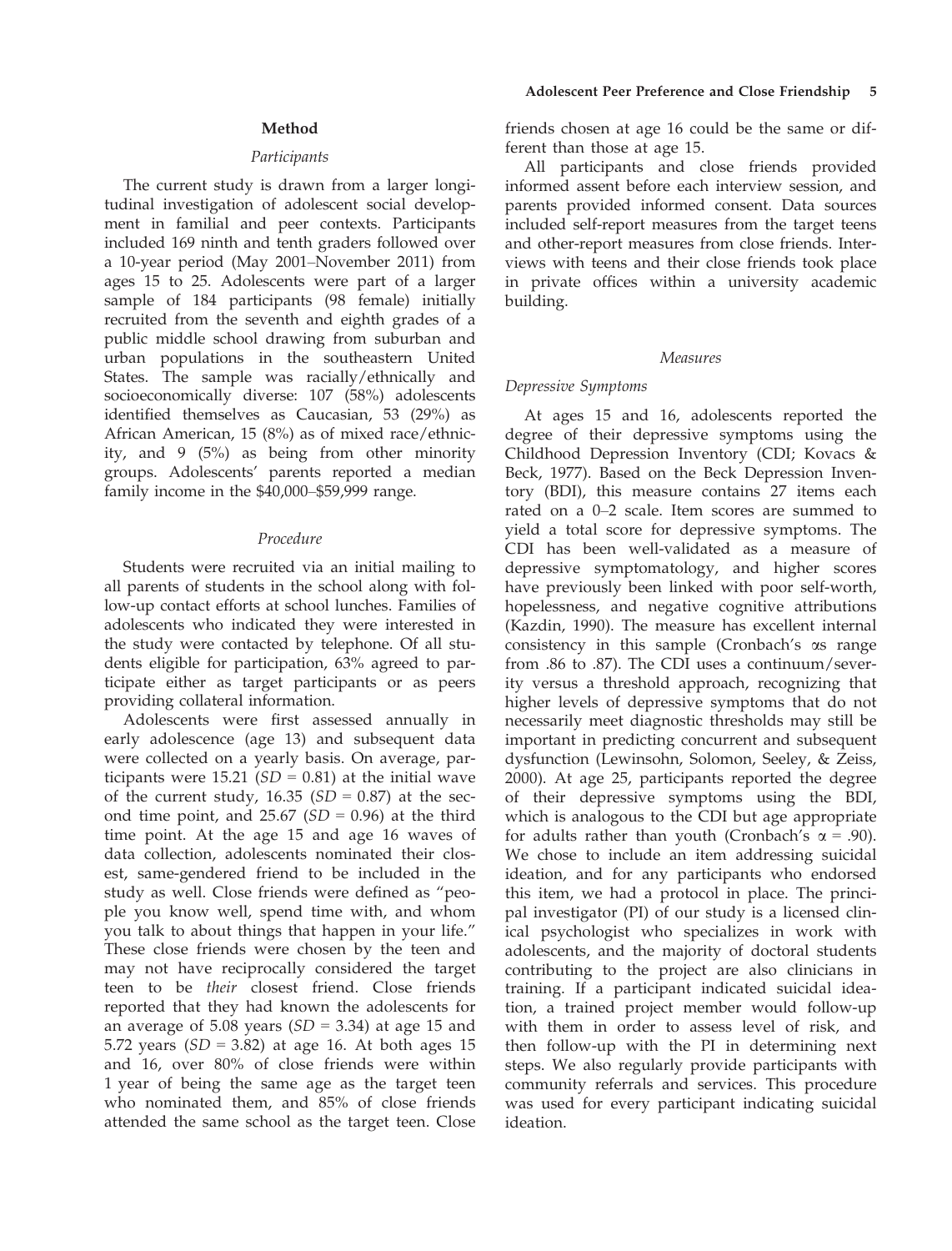## 6 Narr, Allen, Tan, and Loeb

## Self-Worth

Self-worth was measured at all three time points using a slightly shortened (four-item) version of the self-worth subscale from the Adolescent Self-Perception Profile (Harter, 1988) at ages 15 and 16, and the analogous Adult Self-Perception Profile at age 25. This measure was shortened due to time constraints, and correlated .97 with the full version. For each item, two sentence stems were presented; for example, "some teens (people) are very happy being the way they are," whereas "other teens (people) wish they were different." Participants were asked to decide which stem best described them and how true (from "not at all true" to "very true") the statement was for them. This format was designed to reduce the effects of a pull for social desirability. The self-worth scale sums four items, each assessing teens' satisfaction with themselves and the way they are leading their lives. Internal consistency (Cronbach's  $\alpha$ ) for this sample ranged from .83 to .89.

## Close Friendship Strength

Close friendship strength at age 15 was assessed by the target teen's closest friend as the average of standardized scores from two questionnaires. We used the teen's closest friend's report in order to utilize multiple-reporter data. The Inventory of Parent and Peer Attachment (Armsden & Greenberg, 1987) was used to assess close peers' perceptions of the overall strength of their relationship with and attachment to the target teen in terms of the degree of trust, communication, and alienation in the relationship. A composite score of the friend's perception of the overall depth of the relationship was obtained from twenty-five 5-point Likert scale items (Cronbach's  $\alpha$  = .90 for the composite score). Second, the close peer was asked to simply rate, on a scale of 1–5, how close of a friend they were to the target teen. Results from each measurement approach were standardized and summed to obtain the final indicator of close friendship strength.

# Peer Affiliation Preference

Peer affiliation preference was assessed using a limited nomination sociometric procedure adapted from Coie, Dodge, and Coppotelli (1982) and modified for adolescents (Franzoi, Davis, & Vasquez-Suson, 1994). Each participant nominated up to 10 peers in their grade with whom they would most like to spend free time outside of school and 10 peers with whom they would least like to spend such free time. Because the entire sample attended the same school, each adolescent's nominations came from 72 to 146 peers, depending on the adolescent's grade cohort. Total peer affiliation preference was calculated for each participant by taking the number of "most liked" nominations received, divided by the number of peers making nominations. This procedure has been shown to yield good stability across time (Coie & Dodge, 1983; McElhaney et al., 2008) and situation (Coie, Dodge, & Kupersmidt, 1990). Studies using this procedure have also shown that, based on the large number of raters, fairly accurate estimates of peer acceptance are captured for each teen (Prinstein, 2007). In addition, this measure has been validated previously with our sample (Allen, Porter, McFarland, McElhaney, & Marsh, 2007; Allen et al., 2005; McElhaney et al., 2008).

## Self-Perceived Social Acceptance

At ages 15 and 16, self-reported social acceptance was assessed using a slightly modified version of a subscale from the Adolescent Self-Perception Profile (Harter, 1988). Participants choose between two contrasting descriptors and then rate the extent to which their choice is "really true" or "sort of true" of them. Responses to each item are scored on a 4-point scale and then summed, with higher scores reflecting higher levels of perceived social acceptance. The subscale assessing social acceptance was shortened from five items to four items relating to social adjustment within the larger peer group (e.g., "Some people are well liked by other people/Some people are not well liked by other people"). The shortened version of this scale showed good internal consistency (Cronbach's  $\alpha$  = 75–.77) and was highly correlated with the full scale in other data collected on a similar population ( $r = .97$ ).

## Social Anxiety

At age 25, target participant social anxiety was measured using the Social Anxiety Scale (La Greca & Lopez, 1998). This is a 22-item scale examining overall levels of social anxiety and contains subscales measuring general social avoidance and distress, social avoidance and distress in novel situations, and fear of negative evaluation. The overall scale has excellent internal consistency (Cronbach's  $\alpha$  = .94).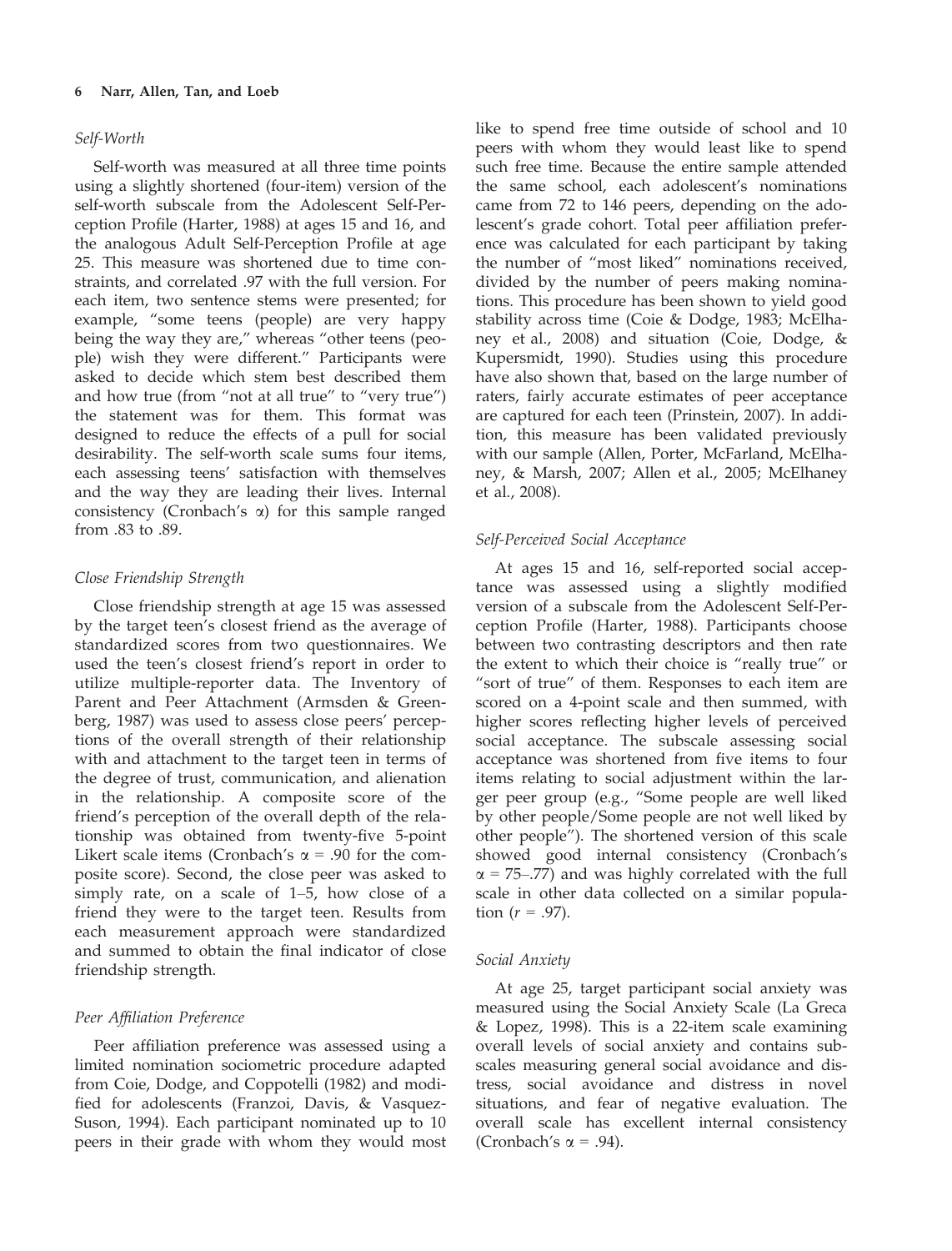#### Close Friendship Consistency

At age 16, we assessed whether or not participants had brought in the same close friend as at age 15.

### Attrition Analyses

Of the 169 adolescents who provided data at age 15, data were obtained for 158 (93.5%) at age 16 and for 146 (86.4%) at age 25. Attrition analyses between adolescents in the study at age 15 who were versus were not included in the study at age 16 revealed no differences on demographic or primary outcome measures. Further attrition analyses between adolescents in the study at age 15 who were versus were not included in the study at age 25 revealed no differences on demographic or primary outcome measures with the exception of gender, with male adolescents who participated at age 15 less likely to provide data at age 25. In order to address potential bias due to attrition in longitudinal analyses or missing data from a single time point, full imputation maximum likelihood methods were used with all analyses that included variables linked to future missing data (i.e., data that were not missing completely at random). These procedures have been found to yield the least biased estimates for longitudinal analyses when all available data are used (Arbuckle, 1996). Therefore, the full original sample of 169 adolescents was used in our analyses to provide the best estimates of variances

in measures of interest and to minimize bias from missing data.

#### Results

## Preliminary Analyses

Means, standard deviations, and simple correlations among constructs of interest are presented in Table 1. Gender and family income displayed relations to several constructs used, with female participants more likely to show higher levels of depression and social anxiety symptoms at age 25, and lower income participants marginally more likely to show lower self-worth scores at age 16. Gender and income were thus considered as covariates in subsequent analyses. There were strong year-to-year correlations between the same variables as reported by the same reporter, suggesting a good level of reporting consistency. Low to moderate correlations were found between different indices of close friendship strength and our sociometric measure of peer affiliation preference, suggesting that the constructs of interest are related but distinct. From ages 15 to 16, teens did not significantly change in their reported levels of depressive symptoms, self-worth, social acceptance, or their best friend's report of closeness to the teen. From ages 15 to 25, teens significantly increased in reported level of self-worth,  $t(130) = 20.22$ ,  $p < .001$ . Across this time period participants displayed a nonsignificant decrease in absolute level of

Table 1 Means, Standard Deviations, and Intercorrelations of Substantive Variables

| Substantive variables                         | $\boldsymbol{M}$ | SD    | 2.      | 3.     | 4.        | 5.       | 6.       | 7.        | 8.       | 9.       | 10.     | 11.    | 12.   |
|-----------------------------------------------|------------------|-------|---------|--------|-----------|----------|----------|-----------|----------|----------|---------|--------|-------|
| 1. CDI score (15)                             | 6.75             | 6.42  | $60***$ | $17*$  | $-48***$  | $-39***$ | $-25**$  | $-32***$  | $-21*$   | $23**$   | $-13$   | $-20*$ | 2     |
| 2. CDI score $(16)$                           | 7.17             | 6.10  |         | $26**$ | $-36***$  | $-54***$ | $-37***$ | $-29***$  | $-35***$ | $41***$  | $-17*$  | $-6$   | 3     |
| 3. BDI score (25)                             | 5.53             | 6.37  |         |        | $-15^{+}$ | $-23*$   | $-61***$ | $-16^{+}$ | $-20*$   | 38***    | $-22*$  | $-11$  | 14    |
| 4. Self-worth score (15)                      | 13.18            | 2.68  |         |        |           | 56***    | $34***$  | 58***     | $36***$  | $-23**$  | $17*$   | 12     | 3     |
| 5. Self-worth score (16)                      | 13.20            | 2.79  |         |        |           |          | $43***$  | $42***$   | $52***$  | $-28**$  | 38***   | 3      | 11    |
| 6. Self-worth score (25)                      | 19.74            | 3.70  |         |        |           |          |          | $34***$   | $31***$  | $-45***$ | $34***$ | 13     | $-6$  |
| 7. Social acceptance (15)                     | 13.33            | 2.47  |         |        |           |          |          |           | $67***$  | $-32***$ | $33***$ | $23**$ | 7     |
| 8. Social acceptance (16)                     | 13.30            | 2.45  |         |        |           |          |          |           |          | $-34***$ | $41***$ | 6      | $16+$ |
| 9. SAS score (25)                             | 33.71            | 12.32 |         |        |           |          |          |           |          |          | $-25**$ | $17*$  | $-1$  |
| 10. Close friendship<br>strength $(15)^a$     | 0.00             | 0.89  |         |        |           |          |          |           |          |          |         | $21*$  | 4     |
| 11. Peer affiliation<br>preference (15)       | 0.82             | 1.31  |         |        |           |          |          |           |          |          |         |        | 02    |
| 12. Close friendship<br>consistency $(15-16)$ | 0.43             | 0.50  |         |        |           |          |          |           |          |          |         |        |       |

Note. Correlations are all multiplied by 100. BDI = Beck Depression Inventory; CDI = Childhood Depression Inventory. <sup>a</sup>Standardized composite scores.  $^{\ast}p < .10.$   $^{\ast}p < .05.$   $^{\ast\ast}p < .01.$   $^{\ast\ast\ast}p < .001.$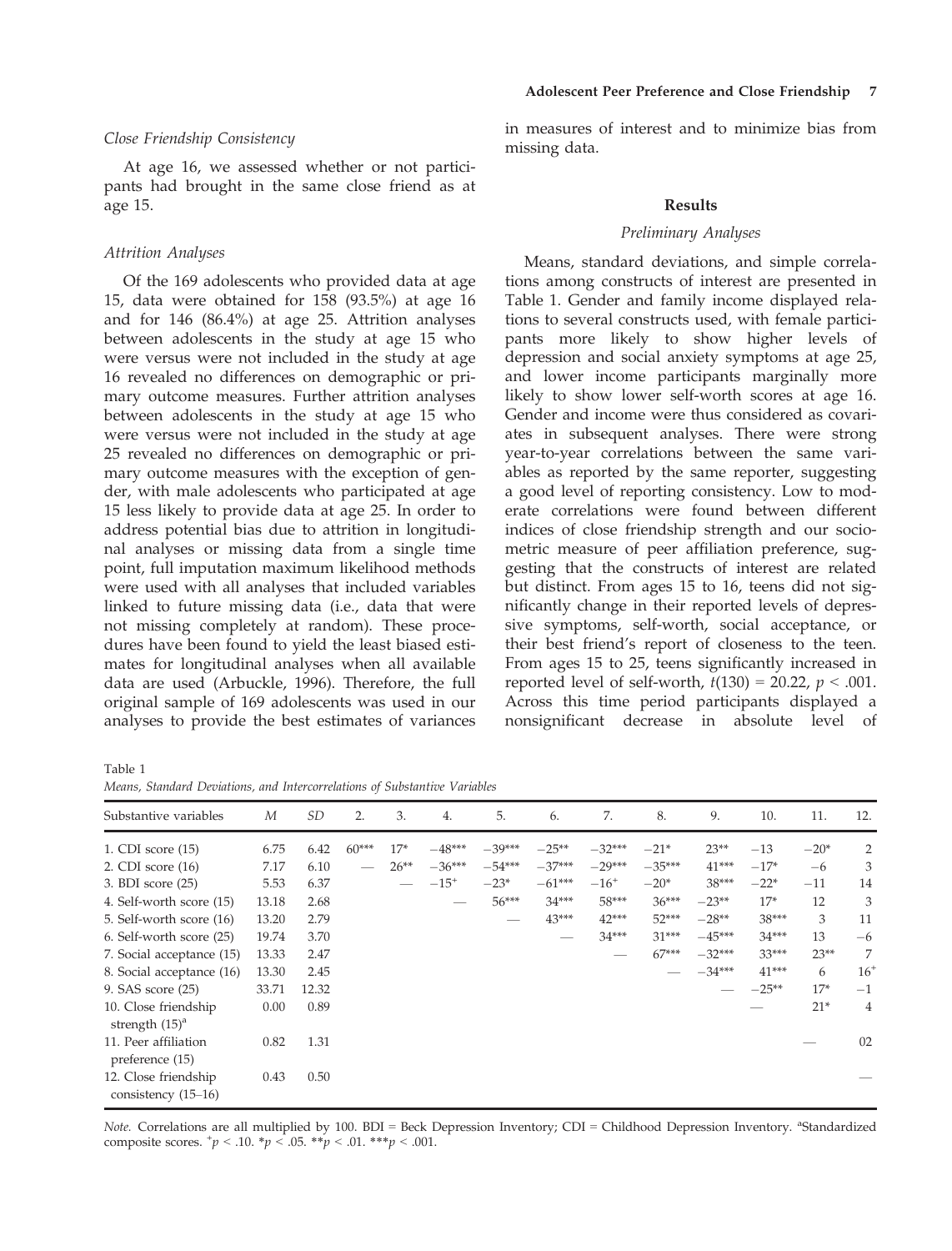depressive symptoms, consistent with previous work examining nonclinical depressive symptom trajectories similar to ours (Wickrama, Conger, Lorenz, & Jung, 2008).

# Primary Analyses

Hypothesis 1: Peer affiliation preference and the strength of the teen's friendship with their closest friend will each uniquely predict relative decreases in depression, increases in self-worth, and increases in feeling socially accepted across middle adolescence, with close friendship strength as the stronger predictor.

To address the first hypothesis, we looked at how peer-reported close friendship strength and peer affiliation preference at age 15 predicted changes in the teens' subsequent year self-reported depression, self-worth, and social acceptance. Predictions were examined via hierarchical regressions in which gender and income were entered in the first step, followed by baseline levels of the outcome of interest (i.e., depression, self-worth or social acceptance), followed by the predictors of interest. This allows examination of the relative change in the outcomes of interest after accounting for the baseline levels of those outcomes. Results describing predictors of relative change in levels of depression, self-worth, and social acceptance from ages 15 to 16 are presented in Tables 2–4. Variance in outcomes accounted for by individual predictors

and change in outcome variance by full steps are included.

Consistent with our first hypothesis, results examining prediction of relative change in selfworth scores show a strong positive relation between age 15 close friendship strength and relative increases in teen self-worth from age 15 to age 16. Having a best friend who reported strong close friendship with the teen at age 15 strongly predicted increases in the teen's self-worth at age 16 ( $\beta$  = .31,  $p$  < .001). Peer affiliation preference, however, was not a significant predictor of relative changes in self-worth during this period. Close friendship strength was also found to predict relative changes in teen feelings of social acceptance from age 15 to age 16 ( $\beta$  = .22,  $p$  = .004). Here, as well, peer affiliation preference was not a significant predictor of relative changes in the teen's feelings of social acceptance. Neither close friendship strength nor peer affiliation preference was predictive of relative changes in depressive symptoms from ages 15 to 16.

Hypothesis 2: Close friendship strength during middle adolescence will predict relative increases in mental health into adulthood, but peer affiliation preference will not predict similar long-term relative gains.

To assess the longer term mental health sequelae of close friendship strength and peer affiliation preference at age 15, models were next examined

| Table 2                                          |  |
|--------------------------------------------------|--|
| Predicting Depressive Symptoms at Ages 16 and 25 |  |

|                                      |                                             | Depressive symptoms (age 16) |              |             | Depressive symptoms (age 25) |                            |              |             |  |
|--------------------------------------|---------------------------------------------|------------------------------|--------------|-------------|------------------------------|----------------------------|--------------|-------------|--|
| Predictors by step                   | Final<br>semipartial $r^2$<br>Final $\beta$ |                              | $\Delta R^2$ | Total $R^2$ | Final $\beta$                | Final<br>semipartial $r^2$ | $\Delta R^2$ | Total $R^2$ |  |
| Step I                               |                                             |                              |              |             |                              |                            |              |             |  |
| Gender $(1 = M, 2 = F)$              | $-.02$                                      | .000                         |              |             | $.34**$                      | $.138**$                   |              |             |  |
| Total family income (age 13)         | .02                                         | .000                         |              |             | $-.05$                       | .009                       |              |             |  |
|                                      |                                             |                              | .000         | .000        |                              |                            | .038         | .038        |  |
| Step II                              |                                             |                              |              |             |                              |                            |              |             |  |
| Prior depressive symptoms (age 15)   | $.60***$                                    | $.261***$                    |              |             | .07                          | .000                       |              |             |  |
| Self-worth (age 15)                  | $-.01$                                      | .000                         |              |             | $-.05$                       | .004                       |              |             |  |
| Social acceptance (age 15)           | $-.08$                                      | .004                         |              |             | $-.02$                       | .001                       |              |             |  |
|                                      |                                             |                              | .384***      | .384***     |                              |                            | $.046+$      | $.084^{+}$  |  |
| Step III                             |                                             |                              |              |             |                              |                            |              |             |  |
| Close friendship strength (age 15)   | $-.03$                                      | .000                         |              |             | $-.43***$                    | .139***                    |              |             |  |
| Peer affiliation preference (age 15) | .07                                         | .005                         |              |             | .07                          | .016                       |              |             |  |
|                                      |                                             |                              | .005         | .389***     |                              |                            | $.137***$    | $.221***$   |  |

 $^{\ast}p < .10. \ ^{\ast\ast}p \le .01. \ ^{\ast\ast\ast}p < .001.$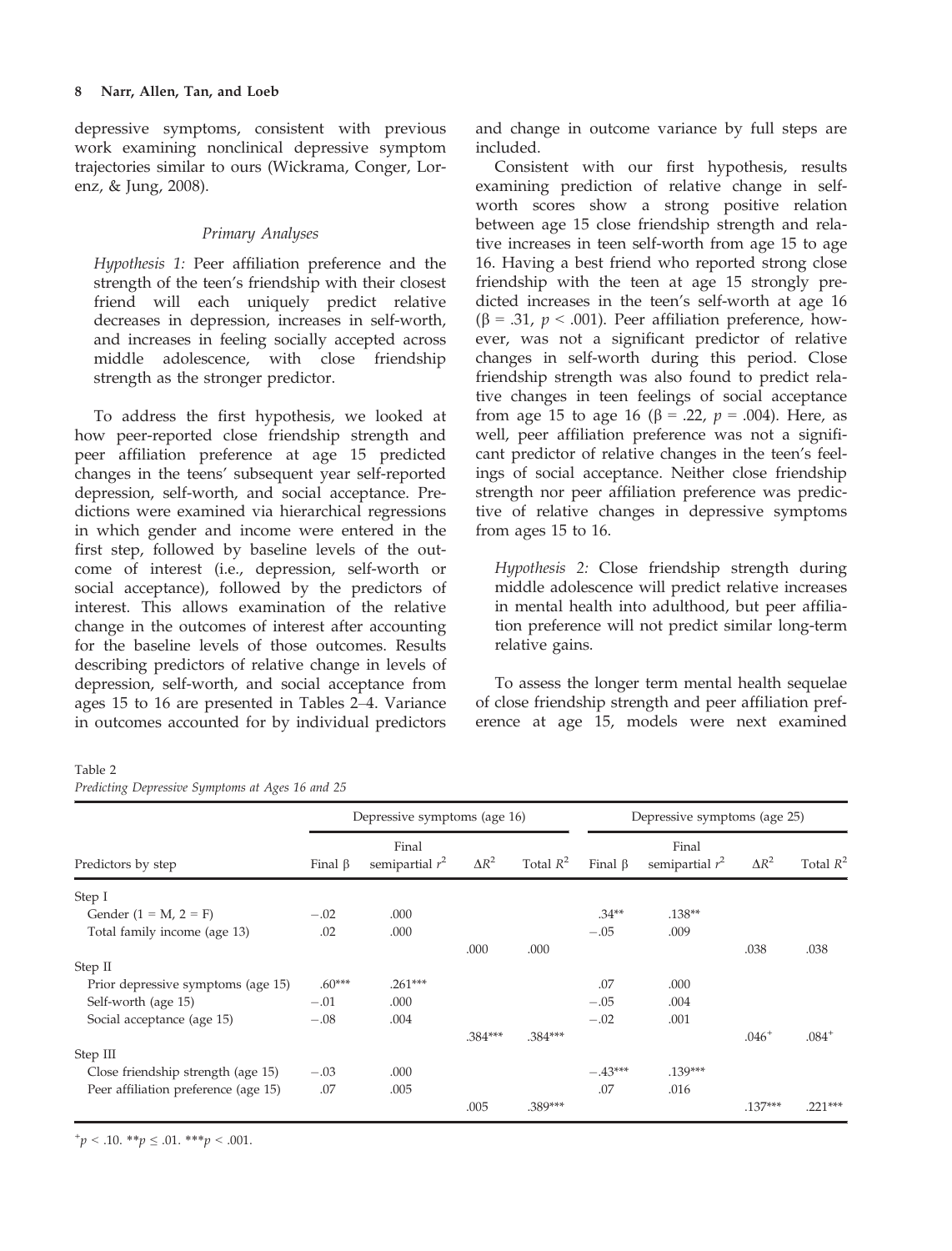|                                      |               | Self-worth (age 16)     |              | Self-worth (age 25) |        |                                                   |              |             |
|--------------------------------------|---------------|-------------------------|--------------|---------------------|--------|---------------------------------------------------|--------------|-------------|
| Predictors by step                   | Final $\beta$ | Final semipartial $r^2$ | $\Delta R^2$ |                     |        | Total $R^2$ Final $\beta$ Final semipartial $r^2$ | $\Delta R^2$ | Total $R^2$ |
| Step I                               |               |                         |              |                     |        |                                                   |              |             |
| Gender $(1 = M, 2 = F)$              | $-.02$        | .000                    |              |                     | $-.12$ | .027                                              |              |             |
| Total family income (age 13)         | $-.11$        | .009                    |              |                     | .09    | .020                                              |              |             |
|                                      |               |                         | .030         | .030                |        |                                                   | .007         | .007        |
| Step II                              |               |                         |              |                     |        |                                                   |              |             |
| Prior self-worth (age 15)            | $.44***$      | $.090***$               |              |                     | .16    | .018                                              |              |             |
| Depressive symptoms (age 15)         | $-.15$        | .020                    |              |                     | $-.09$ | .000                                              |              |             |
| Social acceptance (age 15)           | .06           | .003                    |              |                     | .15    | .016                                              |              |             |
|                                      |               |                         | $.451***$    | .481***             |        |                                                   | $.202***$    | $.209***$   |
| Step III                             |               |                         |              |                     |        |                                                   |              |             |
| Close friendship strength (age 15)   | $.31***$      | $.034***$               |              |                     | $.34*$ | $.091*$                                           |              |             |
| Peer affiliation preference (age 15) | $-.07$        | .002                    |              |                     | $-.05$ | .011                                              |              |             |
|                                      |               |                         | $.036***$    | .517***             |        |                                                   | $.090**$     | $.299***$   |

# Table 3 Predicting Self-Worth at Ages 16 and 25

\*p < .05. \*\*p  $\leq$  .01. \*\*\*p < .001.

#### Table 4

Predicting Social Acceptance at Age 16 and Social Anxiety Symptoms at Age 25

|                                                |               | Social acceptance (age 16) |              | Social anxiety symptoms (age 25) |           |                                                   |              |             |
|------------------------------------------------|---------------|----------------------------|--------------|----------------------------------|-----------|---------------------------------------------------|--------------|-------------|
| Predictors by step                             | Final $\beta$ | Final semipartial $r^2$    | $\Delta R^2$ |                                  |           | Total $R^2$ Final $\beta$ Final semipartial $r^2$ | $\Delta R^2$ | Total $R^2$ |
| Step I                                         |               |                            |              |                                  |           |                                                   |              |             |
| Gender $(1 = M, 2 = F)$                        | $-.07$        | .003                       |              |                                  | $.28*$    | $.080*$                                           |              |             |
| Total family income (age 13)                   | $-.02$        | .000                       |              |                                  | $.13^{+}$ | .000                                              |              |             |
|                                                |               |                            | .012         | .012                             |           |                                                   | $.057**$     | $.057**$    |
| Step II                                        |               |                            |              |                                  |           |                                                   |              |             |
| Prior social acceptance (age 15)               | $.65***$      | .197***                    |              |                                  | $-.22*$   | $.030*$                                           |              |             |
| Depressive symptoms (age 15)                   | $-.05$        | .005                       |              |                                  | .10       | .000                                              |              |             |
| Self-worth (age 15)                            | .02           | .000                       |              |                                  | $-.07$    | .004                                              |              |             |
|                                                |               |                            | $.572***$    | .589***                          |           |                                                   | $.122***$    | $.179***$   |
| Step III                                       |               |                            |              |                                  |           |                                                   |              |             |
| Close friendship strength (age 15)             | $.22**$       | $.012**$                   |              |                                  | $-.37***$ | $.100***$                                         |              |             |
| Peer affiliation preference (age $15$ ) $-.13$ |               | .014                       |              |                                  | $.33***$  | $.124***$                                         |              |             |
|                                                |               |                            | $.024**$     | $.613***$                        |           |                                                   | $.173***$    | $.352***$   |

 $^{\ast}p < .10. \ ^{\ast}p < .05. \ ^{\ast\ast}p \le .01. \ ^{\ast\ast\ast}p < .001.$ 

predicting relative changes in depressive symptoms, self-worth, and social anxiety from age 15 to age 25. Consistent with our second hypothesis, regressions predicting age 25 depressive symptoms indicate a strong relation between age 15 close friendship strength and relative decreases in depressive from age 15 to age 25 symptoms ( $\beta = -.43$ ,  $p < .001$ ). Similarly, results from regressions predicting relative changes in self-worth at age 25 showed a strong relation between close friendship strength at age 15 and relative increases in self-worth scores from age 15 to age 25 ( $\beta = .34$ ,  $p = .02$ ). Teens

whose age 15 best friend reported a closer and higher quality relationship with the teen had lower self-reported levels of depressive symptoms and higher self-worth 10 years later. Peer affiliation preference did not predict any long-term relative changes in depressive symptoms or self-worth scores.

The results for the regressions examining social anxiety at age 25 also show a strong relation between close friendship strength at age 15 and relatively lower social anxiety symptoms at age 25  $(\beta = -.37, p < .001)$ . Additionally, however, peer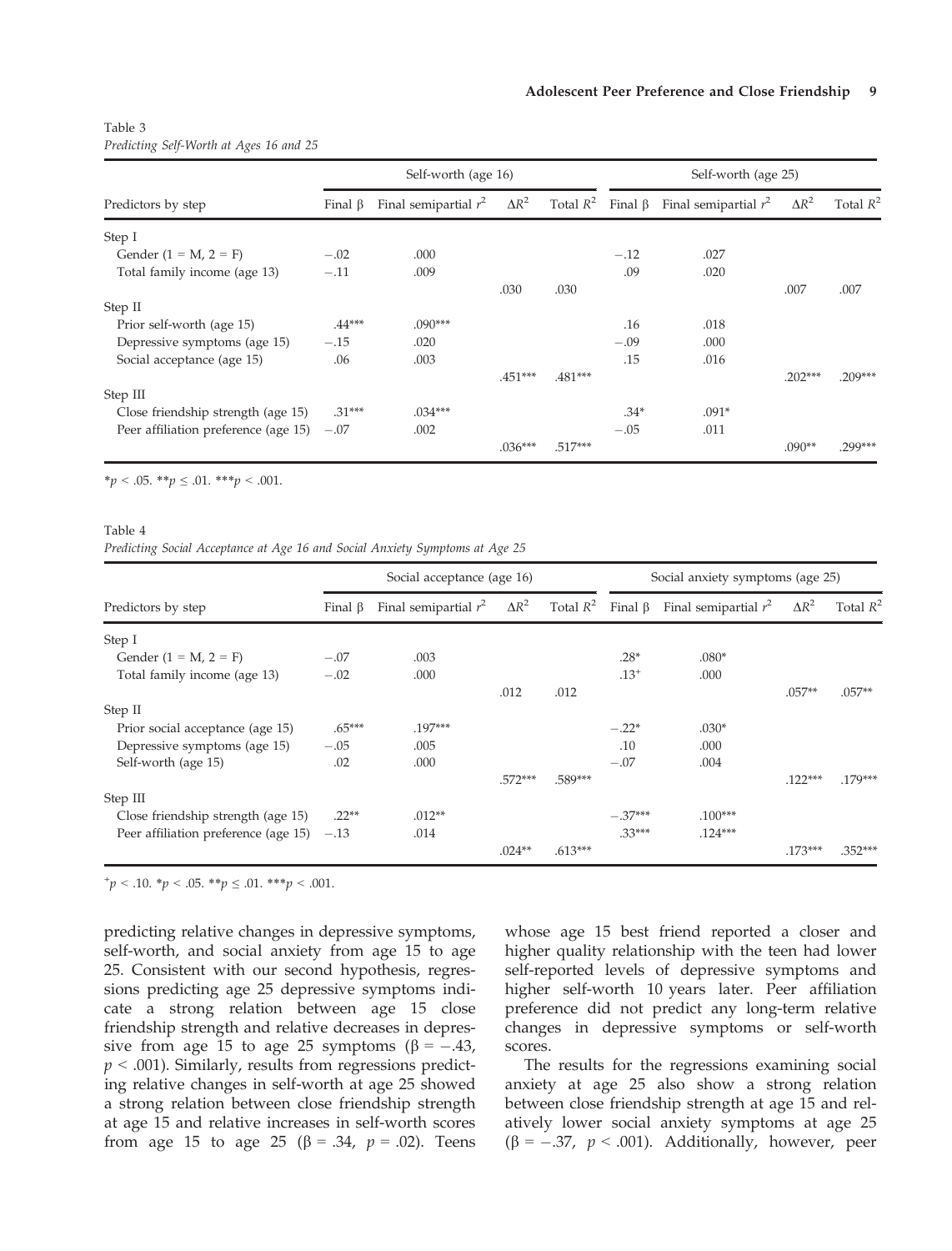affiliation preference at age 15 was found to be a significant predictor of relatively *more* social anxiety symptoms at age 25, with teens who were more preferred by more members of their overall peer group at age 15 actually likely to have relatively higher rates of social anxiety symptoms at age 25 than teens who were less preferred  $(\beta = .33)$ ,  $p < .001$ ).

#### Post Hoc Tests

#### Friendship Stability as a Moderator

We considered the possibility that friendship stability (maintaining the same closest friendship over time) might interact with close friendship strength such that the potential benefits of having a strong, high-quality best friendship would be greatest for teens with stable close friendships. Close friendship strength and friendship stability interacted in predicting short-term increases in self-worth ( $\beta = .17$ ,  $p = .035$ ) and feelings of social acceptance ( $\beta = .18$ ,  $p = .009$ ). Close friendship strength was thus found to be a stronger predictor of positive changes for teens who maintained the same close friendship from age 15 to age 16.

Additionally, close friendship strength and friendship stability from age 15 to age 16 significantly interacted in predicting long-term decreases in depressive symptoms ( $\beta = -.39$ ,  $p = .002$ ) and trended toward significance in interacting to predict long-term increases in self-worth ( $\beta$  = .22,  $p$  = .07). Strength of close friendship was particularly predictive of outcomes for teens who had stable midadolescent friendships, whereas strength of close

friendship in adolescence mattered little in terms of predictions for teens whose friendships were not stable. Graphs of these results are found in Figures 1–4. These analyses support the idea that the positive benefits of close friendship are not attributable simply to short-term intensity of a friendship but rather to a friendship being both high quality and enduring from 1 year to the next.

#### Demographic Moderators

We also considered gender and adolescent family income as possible moderators of predictions of friendship measures to proximal and distal mental health. No such moderating effects were found.

### Discussion

As hypothesized, close friendship strength and peer affiliation preference during the teenage years were found to uniquely predict changes in mental health from midadolescence through early adulthood. Close friendship strength during adolescence was associated with relative increases in several aspects of mental health in both the short and long term. In contrast, peer preference was not associated with any significant short-term relative changes in functioning but did predict relative increases in levels of social anxiety into adulthood. These findings are each discussed in detail below.

Although previous research has examined concurrent links between social success and mental health within adolescence (Bagwell, Schmidt, Newcomb, & Bukowski, 2001; Gavin & Fuman, 1989; La



Figure 1. Effect of close friendship strength and consistency on short-term changes in feeling socially accepted.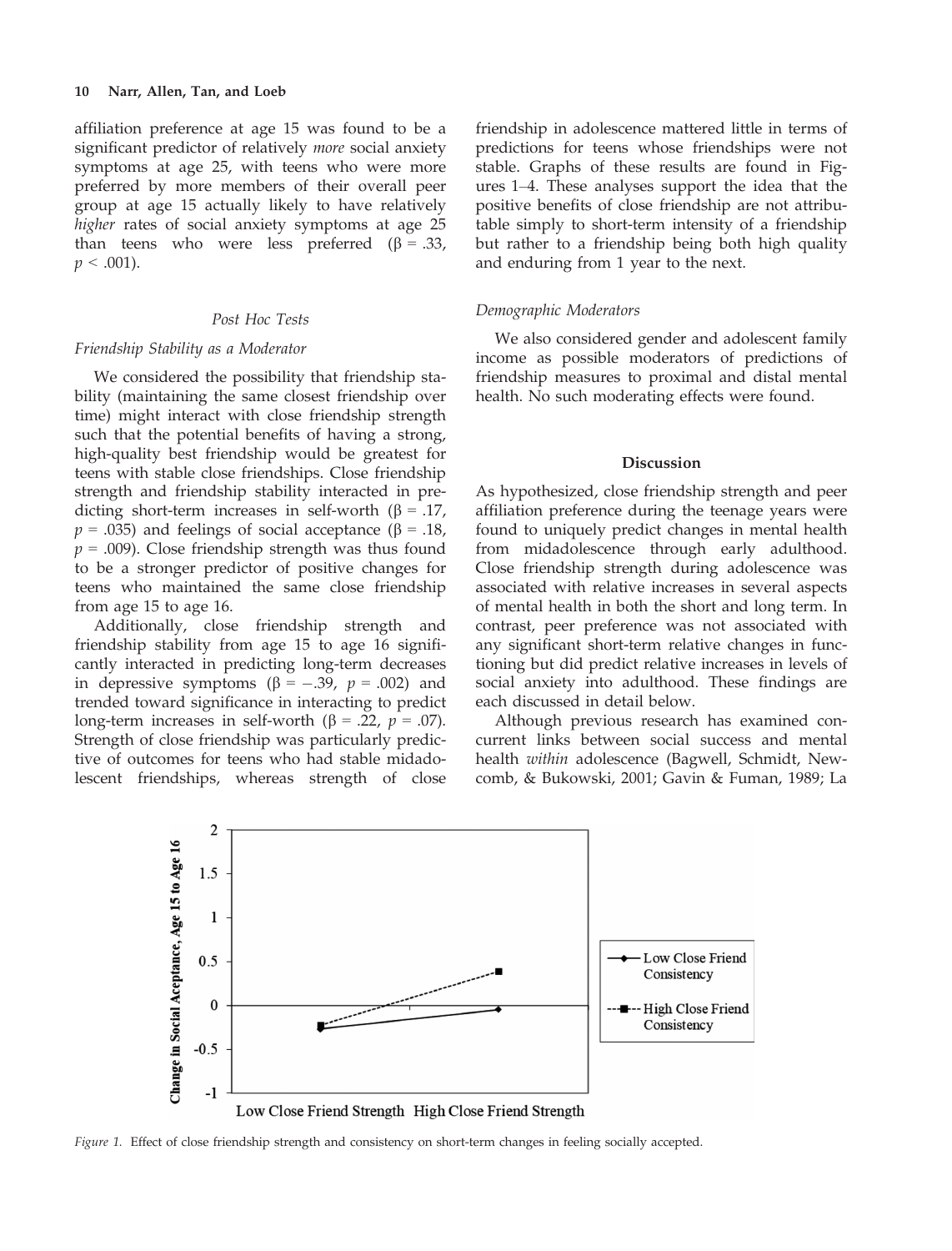

Figure 2. Effect of close friendship strength and consistency on short-term changes in self-worth.



Figure 3. Effect of close friendship strength and consistency on long-term changes in depression.

Greca & Harrison, 2005), as well as the mental health outcomes of social relationships of younger children (e.g., Bukowski, Newcomb, et al., 1996; Bukowski, Pizzamiglio, et al., 1996), little research has compared different arenas of peer relationships as predictors of relative change over time in internalizing symptoms and functioning. In this study, we found that teens whose best friends reported having closer relationships with the teens during middle adolescence showed increased self-reported selfworth and social acceptance the following year. Peer affiliation preference, however, did not predict short-term changes in internalizing symptoms. Results suggested that close friendship strength is more closely correlated with positive mental health

changes during and beyond adolescence, whereas peer preference was not predictive of proximal mental health and was predictive of higher levels of later social anxiety.

The connection between close friendship strength and relative increases in self-worth, in particular, extends to adolescence prior findings by Adams, Santo, and Bukowski (2011), in which younger children undergoing negative events experienced less of a decrease in self-worth when their best friend was present. The current findings suggest the possibility that a strong close friendship provides not only a protective function, as shown by the earlier study, but potentially a promotional one as well for how one sees oneself as an individual. This is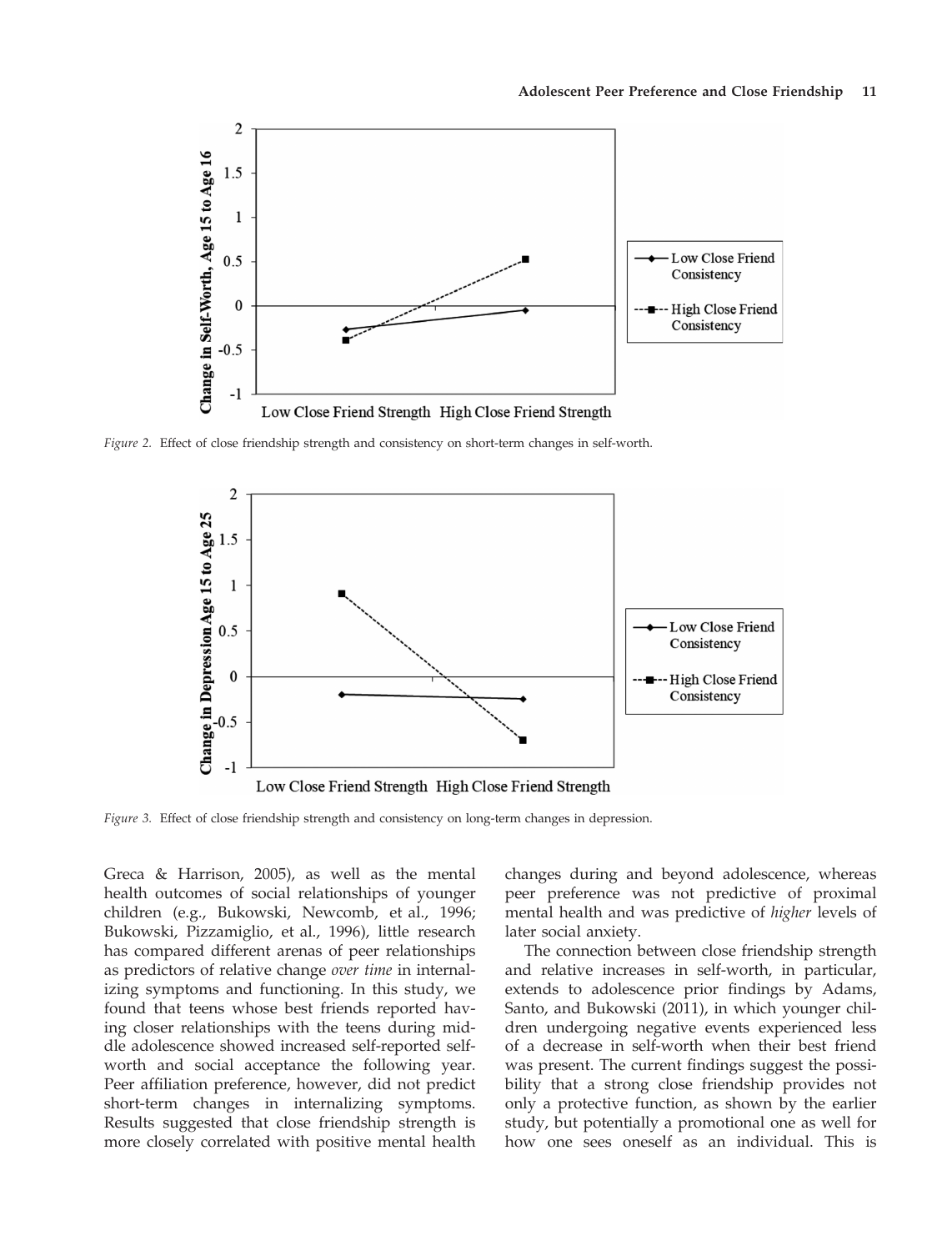

Figure 4. Effect of close friendship strength and consistency on long-term changes in self-worth.

evidenced by the relative increases in self-worth observed over time for adolescents with strong, high-quality close friendships. Strong close friendship during adolescence was also linked to higher young adult perceptions of their own social acceptance. It may be that close friendships during middle adolescence provide important positive experiences that reinforce adolescents' self-concept over time. Although precise mechanisms have been debated, the social support and intimacy within adolescent close friendships have long been speculated to lead to positive development by helping with identity formation, positive ego development, and avoidance of social isolation as well as morality, school adjustment, and self-esteem (see Berndt, 1999; Erikson, 1950; Piaget, 1965; Sullivan, 1953; Youniss, 1980).

Because the mechanisms by which close friendship strength enhances future mental health are currently uncertain, this is an area ripe for exploration. Given that adolescence marks a time when young people are beginning to rely on extrafamilial sources of support and to develop a unique, more adult identity, having strong, positive close friendships may help to bolster teens' positive feelings about themselves. Close friendships may also offer some of the first opportunities for adolescents to develop a secure attachment to a trusted peer, in addition to family members or other adults. Alternatively, close friendships may set adolescents on a trajectory to expect (and therefore induce) future positive peer and romantic experiences. It could also be that close friendship brings adolescents the opportunity to be helpful or important to another person. Opportunities that allow people to take on helping roles have been shown to positively impact well-being and overall life satisfaction (Weinstein & Ryan, 2010), and the combination of being able to give and receive peer support at a critical time may capitalize on this process. Each of these ideas requires further exploration.

The relation between close friendship strength during middle adolescence and relative increases in mental health was not found from ages 15 to 16, but had become clear by age 25, with youth who had closer best friendships during the teenage years showing relatively lower levels of depression symptoms and social anxiety, as well as relative increases in self-worth, 10 years later. One possibility is that close friendship has an inherent long-term reassuring or affirming function (Marion et al., 2013), thus explaining its relatively direct prediction of longterm outcomes. The interactions between friendship stability and close friendship strength further support this idea, showing that strong close friendships are more likely to predict positive outcomes for youth whose friendships are stable and are less important for teens whose friendships are less stable. Having an inconsistent series of friendships, even if each friendship is intense and has positive qualities, may lead to high levels of negative emotional experiences as well as positive, supportive ones. Close friendship in a given instance, though clearly important, may not be as essential as strong friendships that exist in the context of more enduring connections.

The lack of relation between peer affiliation preference and proximal changes in internalizing symptoms initially appears surprising, given previous work finding an association between peer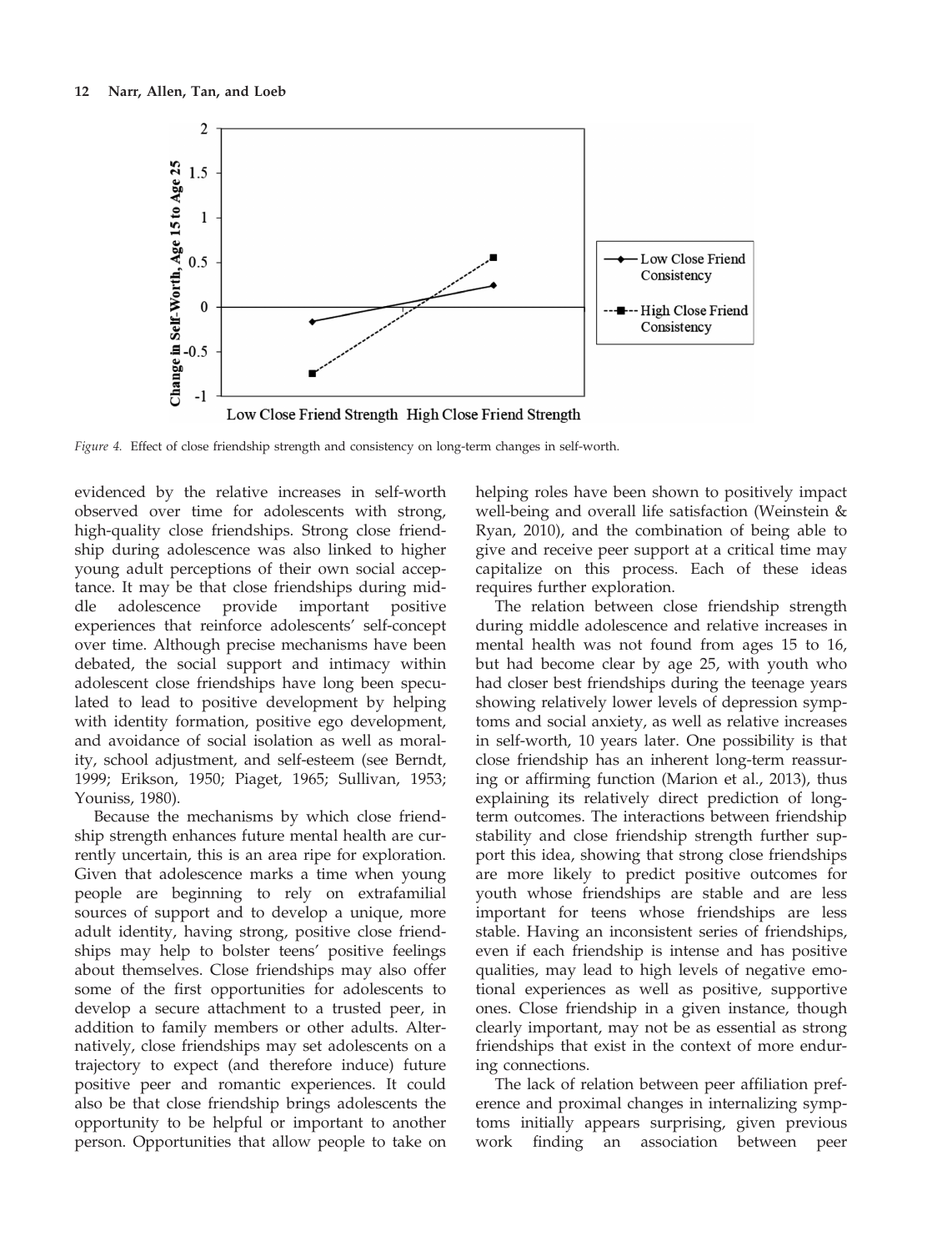preference and lower levels of symptoms (e.g., Asher & McDonald, 2009; Rose & Swenson, 2009). However, this finding may in part reflect the age being examined. Gavin and Fuman (1989) found that peer acceptance and conformity to peer groups is most important to adolescents in early adolescence, after which point the importance of these qualities declines. Given that our participants were 15 at the first time point explored, it may be simply that by that age affiliation preference of the broader peer group has become less critical in predicting changes in self-concept. This is also consistent with recent findings that youth who appear to seek acceptance via pseudomature behavior in early adolescence fare gradually less well socially and functionally over time in other domains as well (Allen et al., 2014). Another possibility is that because preferred adolescents may also have deep dyadic friendships, as evidenced by the modest correlation these constructs show in our data, previous work looking at preferred or accepted youth may have found some positive outcomes that would actually have been better accounted for by close friendship strength rather than peer acceptance.

We also found that in the long term, peer affiliation preference heralds higher levels of social anxiety, even after controlling for adolescent selfreported social acceptance. This is particularly striking in light of the fact that during adolescence, well-liked youth tend to be concurrently rated as more socially skilled by both peers and themselves (Allen et al., 2005). One possibility is that it is not peer affiliation preference per se that is problematic over time. Widely preferred youth obviously have a specific set of adolescent-valued social skills that leads to their widely preferred status. Rather, it may be that a focus on gaining or maintaining peer affiliation preference rather than focusing on forming stronger close friendships suggests or creates a deficit for certain youth (Nangle et al., 2003). These teens may be focused more on status and shortterm rewards or relationships that either do not reflect or do not lead to positive long-term emotional health in the way that being involved in a reciprocal positive dyadic friendship does. The relation between peer preference and higher social anxiety over time supports the idea that it is interpersonal interactions in particular that are more difficult as these youth enter adulthood.

As previous research has suggested, social relationships have important links to various aspects of mental health during and beyond adolescence. This study suggests that it is the formation of strong close friendships in particular that is the most

## Adolescent Peer Preference and Close Friendship 13

critical piece of the adolescent social experience in terms of forecasting long-term outcomes. Adolescence is a time where independence from one's family is naturally increasing, difficult developmental changes are occurring, and youth may be spending a majority of time with their peers and turning to them for their emotional needs. Although being well liked by numerous peers may have some concurrent positive correlates, the stronger predictor of relative decreases in internalizing symptoms from adolescence to adulthood is having experienced strong, supportive friendships during middle adolescence.

Several limitations to this study are important to note. First, although these data are longitudinal and relative change was assessed as the key outcome in order to rule out simple correlations between stable constructs as the basis for the findings, this was not an experimental procedure, and thus causal relationships cannot be determined. Second, many of the effect sizes ranged from small to moderate, making clear that the factors examined in this study were not able to fully explain the phenomena of interest. Other factors, likely both unique and interrelated, may account for as much or more of the variance in the outcomes observed. Third, this study used a community sample, and results regarding anxiety and depressive symptoms cannot be generalized to a sample of adolescents and adults meeting diagnostic criteria for depression or anxiety. Fourth, the measure of affiliative preference used is unique to our sample and is not the most commonly used measure of peer preference or popularity currently. Direct comparisons to some current and previous work looking at accepted, preferred, or popular youth may not be possible, given the difference in measures.

Given these limitations, replication and expansion of this work would be valuable in order to increase and refine our understanding of how different types of peer relationships predict both the mental health outcomes presented here as well as other markers of wellness. Future work might focus on specifically when, and through which mechanisms, different types of peer affiliation during adolescence lead to positive and negative outcomes. It is possible, and indeed likely, that over the course of adolescence different types of social success experienced at different times may predict different types of later outcomes. If our findings are replicated, they could have implications for guiding parents and teachers in understanding and encouraging adolescent relationships, as well as for a variety of interpersonally focused interventions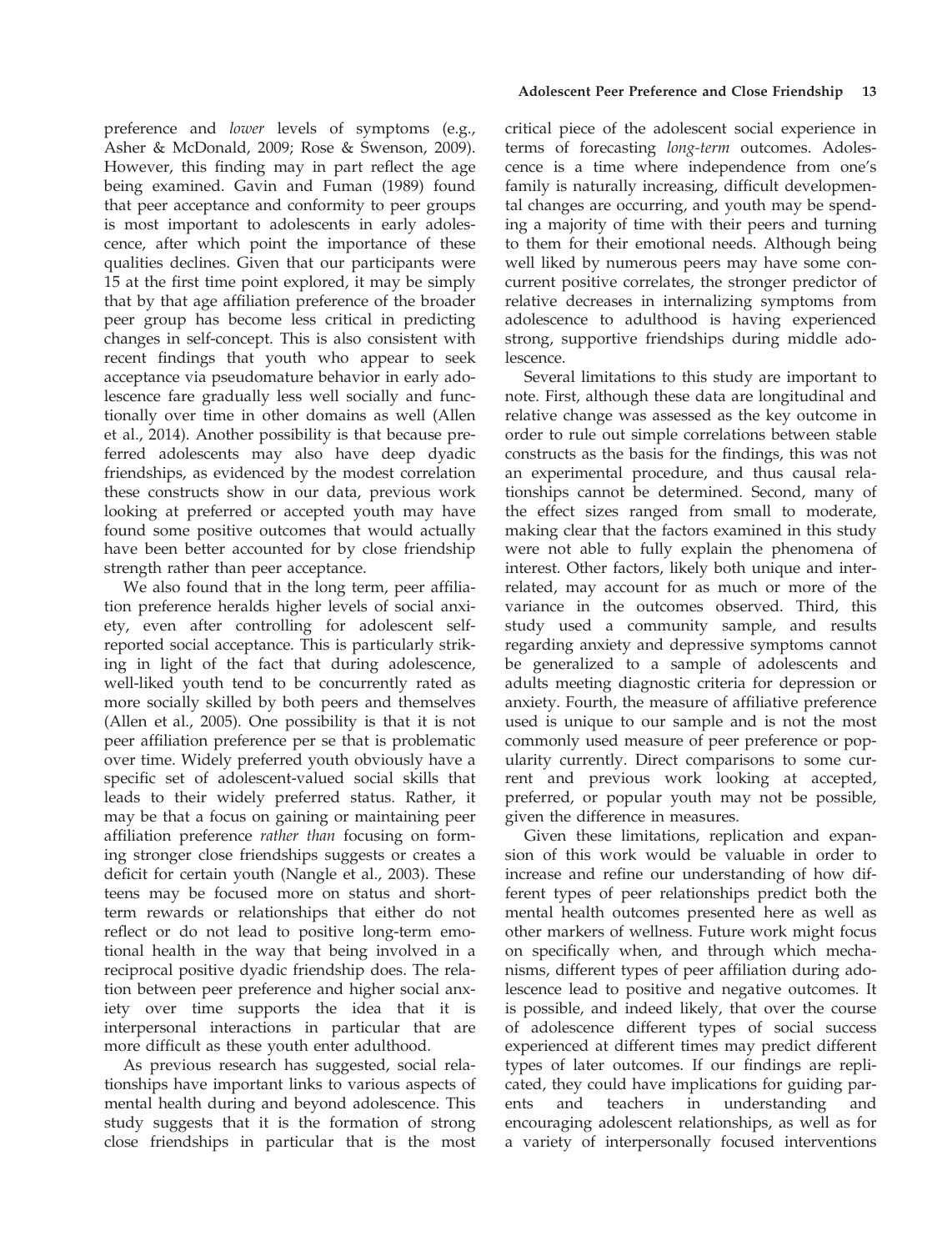seeking to improve teen mental health and/or close relationships. This could include a stronger focus on helping teens connect with one another on a deeper dyadic level and teaching more adaptive methods of interacting within close friendships.

# References

- Adams, R. E., Santo, J. B., & Bukowski, W. M. (2011). The presence of a best friend buffers the effects of negative experiences. Developmental Psychology, 47, 1786–1791. <https://doi.org/10.1037/a0025401>
- Allen, J. P., Porter, M. R., & McFarland, F. C. (2006). Leaders and followers in adolescent close friendships: Susceptibility to peer influence as a predictor of risky behavior, friendship instability, and depression. Development and Psychopathology, 18, 155–172. [https://doi.](https://doi.org/10.10170S0954579406060093) [org/10.10170S0954579406060093](https://doi.org/10.10170S0954579406060093)
- Allen, J. P., Porter, M. R., McFarland, F. C., Marsh, P., & McElhaney, K. B. (2005). The two faces of adolescents' success with peers: Adolescent popularity, social adaptation, and deviant behavior. Child Development, 76, 747– 760.<https://doi.org/10.1111/j.1467-8624.2005.00875.x>
- Allen, J. P., Porter, M. R., McFarland, F. C., McElhaney, K. B., & Marsh, P. (2007). The relation of attachment security to adolescents' paternal and peer relationships, depression, and externalizing behavior. Child Development, 78, 1222–1239. [https://doi.org/10.1111/j.1467-](https://doi.org/10.1111/j.1467-8624.2007.01062.x) [8624.2007.01062.x](https://doi.org/10.1111/j.1467-8624.2007.01062.x)
- Allen, J. P., Schad, M. M., Oudekerk, B., & Chango, J. (2014). What ever happened to the "cool" kids? Longterm sequelae of early adolescent pseudomature behavior. Child Development, 85, 1866–1880. [https://doi.org/](https://doi.org/10.1111/cdev.12250) [10.1111/cdev.12250](https://doi.org/10.1111/cdev.12250)
- Arbuckle, J. L. (1996). Full information estimation in the presence of incomplete data. In G. A. M. R. E. Schumaker (Ed.), Advanced structural modeling: Issues and techniques (pp. 243–277). Mahwah, NJ: Erlbaum.
- Armsden, G. C., & Greenberg, M. T. (1987). The inventory of parent and peer attachment: Individual differences and their relationship to psychological well-being in adolescence. Journal of Youth & Adolescence, 16, 427– 454.<https://doi.org/10.1007/BF02202939>
- Asher, S., & McDonald, K. L. (2009). Social exclusion in childhood and adolescence. In K. H. Rubin, W. M. Bukowski, & B. Laursen (Eds.), Handbook of peer interactions, relationships, and groups (pp. 232–248). New York, NY: Guilford.
- Bagwell, C. L., Schmidt, M. E., Newcomb, A. F., & Bukowski, W. M. (2001). Friendship and peer rejection as predictors of adult adjustment. New Directions for Child and Adolescent Development, 2001, 25–50. [https://](https://doi.org/10.1002.cd.4) [doi.org/10.1002.cd.4](https://doi.org/10.1002.cd.4)
- Balsa, A. I., Homer, J. F., French, M. T., & Norton, E. C. (2011). Alcohol use and popularity: Social payoffs from conforming to peers' behavior. Journal of Research on

Adolescence, 21, 559–568. [https://doi.org/10.1111/j.](https://doi.org/10.1111/j.1532-7795.2010.00704.x) [1532-7795.2010.00704.x](https://doi.org/10.1111/j.1532-7795.2010.00704.x)

- Banny, A. M., Heilborn, N., Ames, A., & Prinstein, M. J. (2011). Relational benefits of relational aggression: Adaptive and maladaptive associations with adolescent friendship quality. Developmental Psychology, 47, 1153– 1166.<https://doi.org/10.1037/a0022546>
- Bauminger, N., Finzi-Dottan, R., Chason, S., & Har-Even, D. (2008). Intimacy in adolescent friendship: The roles of attachment, coherence, and self-disclosure. Journal of Social and Personality Relationships, 25, 409–428. <https://doi.org/10.1177/0265407508090866>
- Berndt, T. J. (1999). Friends' influence on students' adjustment to school. Educational Psychologist, 34, 15–28. [https://doi.org/10.1207/s15326985ep3401\\_2](https://doi.org/10.1207/s15326985ep3401_2)
- Berndt, T. J. (2002). Friendship quality and social development. Current Directions in Psychological Science, 11, 7– 10.<https://doi.org/10.1111/1467-8721.00157>
- Birmaher, B., Ryan, N. D., Williamson, D. E., Brent, D. A., Kaufman, J., Dahl, R. E., . . . Nelson, B. (1996). Childhood and adolescent depression: A review of the past 10 years. Journal of the American Academy of Child & Adolescent Psychiatry, 35, 1427–1439. [https://doi.org/](https://doi.org/10.1097/00004583-199611000-00011) [10.1097/00004583-199611000-00011](https://doi.org/10.1097/00004583-199611000-00011)
- Buhrmester, D. (1990). Intimacy of friendship, interpersonal competence, and adjustment during preadolescence and adolescence. Child Development, 61, 1101–1111. [https://doi.org/10.1111/j.1467-8624.1990.tb](https://doi.org/10.1111/j.1467-8624.1990.tb02844.x) [02844.x](https://doi.org/10.1111/j.1467-8624.1990.tb02844.x)
- Bukowski, W. M., Newcomb, A. F., & Hartup, W. W. (Eds.). (1996). The company they keep: Friendship in childhood and adolescence. Cambridge, UK: Cambridge University Press.
- Bukowski, W. M., Pizzamiglio, M. T., Newcomb, A. F., & Hoza, B. (1996). Popularity as an affordance for friendship: The link between group and dyadic experience. Social Development, 5, 189–202. [https://doi.org/10.](https://doi.org/10.1111/j.1467-9507.1996.tb00080.x) [1111/j.1467-9507.1996.tb00080.x](https://doi.org/10.1111/j.1467-9507.1996.tb00080.x)
- Cillessen, A. H. N., & Borch, C. (2006). Developmental trajectories of adolescent popularity: A growth curve modelling analysis. Journal of Adolescence, 29, 935–959. <https://doi.org/10.1016/j.adolescence.2006.05.005>
- Coie, J. D., & Dodge, K. A. (1983). Continuities and changes in children's social status: A five-year longitudinal study. Merrill-Palmer Quarterly, 29, 261– 282.
- Coie, J. D., Dodge, K. A., & Coppotelli, H. (1982). Dimensions and types of social status: A cross age perspective. Developmental Psychology, 18, 121–132. [https://doi.](https://doi.org/10.1037/0012-1649.18.4.557) [org/10.1037/0012-1649.18.4.557](https://doi.org/10.1037/0012-1649.18.4.557)
- Coie, J. D., Dodge, K. A., & Kupersmidt, J. B. (1990). Peer group behavior and social status. In S. R. Asher & J. D. Coie (Eds.), Peer rejection in childhood. Cambridge studies in social and emotional development (pp. 17–59). New York, NY: Cambridge University Press.
- Crosnoe, R. (2000). Friendships in childhood and adolescence: The life course and new directions. Social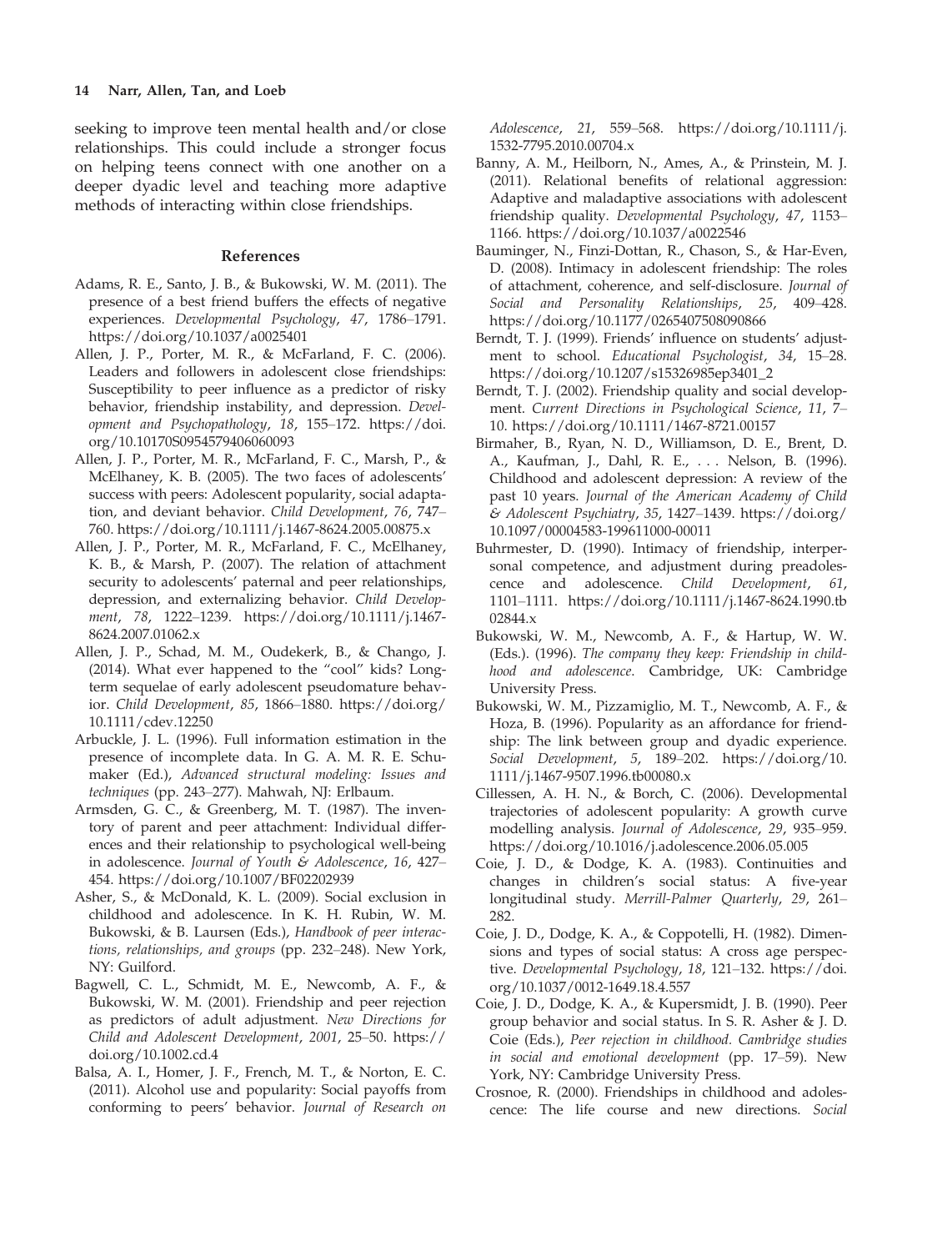Psychology Quarterly, 63, 377–391. [http://www.jstor.](http://www.jstor.org/stable/2695847) [org/stable/2695847](http://www.jstor.org/stable/2695847)

- De Bruyn, E. H., Cillessen, A. H. N., & Wissink, I. B. (2010). Associations of peer acceptance and perceived popularity with bullying and victimization in early adolescence. Journal of Early Adolescence, 30, 543–566. <https://doi.org/10.1177/0272431609340517>
- Demir, M., Simsek, O. F., & Procsal, A. D. (2012). I am so happy 'cause my best friend makes me feel unique: Friendship, personal sense of uniqueness and happiness. Journal of Happiness Studies, 14, 1201–1224. <https://doi.org/10.1007/s10902-012-9376-9>
- Dijkstra, J. K., Cillessen, A. H. N., Lindenberg, S., & Veenstra, R. (2009). Same-gender and cross-gender likeability: Associations with popularity and status enhancement: The TRAILS study. Journal of Early Adolescence, 30, 773–802. [https://doi.org/10.1177/](https://doi.org/10.1177/0272431609350926) [0272431609350926](https://doi.org/10.1177/0272431609350926)
- Erikson, E. H. (1950). Childhood and society. New York, NY: W.W. Norton.
- Fergusson, D. M., Horwood, J., Ridder, E. M., & Beautrais, A. L. (2005). Subthreshold depression in adolescence and mental health outcomes in adulthood. Archives of General Psychiatry, 62, 66–72. [https://doi.](https://doi.org/10.1001/archpsyc.62.1.66) [org/10.1001/archpsyc.62.1.66](https://doi.org/10.1001/archpsyc.62.1.66)
- Franzoi, S. L., Davis, M. H., & Vasquez-Suson, K. A. (1994). Two social worlds: Social correlates and stability of adolescent status groups. Journal of Personality and Social Psychology, 67, 462–473. [https://doi.org/10.1037/](https://doi.org/10.1037/0022-3514.67.3.462) [0022-3514.67.3.462](https://doi.org/10.1037/0022-3514.67.3.462)
- Fuligni, A. J., Eccles, J. S., Barber, B. L., & Clements, P. (2001). Early adolescent peer orientation and adjustment during high school. Developmental Psychology, 37, 28–36.<https://doi.org/10.1037/0012-1649.37.1.28>
- Gavin, L. A., & Fuman, W. (1989). Age differences in adolescents' perceptions of their peer groups. Developmental Psychology, 25, 827–834. [https://doi.org/10.1037/0012-](https://doi.org/10.1037/0012-1649.25.5.827) [1649.25.5.827](https://doi.org/10.1037/0012-1649.25.5.827)
- Harter, S. (1988). Manual for the self-perception profile for adolescents. Denver, CO: University of Denver.
- Joiner, T., & Coyne, J. C. (1999). The interactional nature of depression: Advances in interpersonal approaches. Washington, DC: American Psychological Association.
- Kazdin, A. E. (1990). Childhood depression. Journal of Child Psychology & Psychiatry & Allied Disciplines, 31, 121–160. <https://doi.org/10.1111/j.1469-7610.1990.tb02276.x>
- Kingery, J. N., Erdley, C. A., & Marshall, K. C. (2011). Peer acceptance and friendship as predictors of early adolescents' adjustment across the middle school transition. Merrill-Palmer Quarterly, 57, 215–243. [https://doi.](https://doi.org/10.1353/mpq.2011.0012) [org/10.1353/mpq.2011.0012](https://doi.org/10.1353/mpq.2011.0012)
- Kovacs, M., & Beck, A. T. (1977). An empirical clinical approach toward a definition of childhood depression. New York, NY: Raven Press.
- La Greca, A. M., & Harrison, H. M. (2005). Adolescent peer relations, friendships, and romantic relationships: Do they predict social anxiety and depression? Journal

of Clinical Child and Adolescent Psychology, 34, 49–61. [https://doi.org/10.1207/s15374424jccp3401\\_5](https://doi.org/10.1207/s15374424jccp3401_5)

- La Greca, A. M., & Lopez, N. (1998). Social anxiety among adolescents: Linkages with peer relations and friendships. Journal of Abnormal Child Psychology, 26, 83– 94.<https://doi.org/10.1023/A:1022684520514>
- LaFontana, K. M., & Cillessen, A. H. N. (2002). Children's perceptions of popular and unpopular peers: A multimethod assessment. Developmental Psychology, 38, 635– 647.<https://doi.org/10.1037/0012-1649.38.5.635>
- Lansu, T. A. M., & Cillessen, A. H. N. (2012). Peer status in emerging adulthood: Associations with popularity and preference with social roles and behavior. Journal of Adolescent Research, 27, 132–150. [https://doi.org/10.](https://doi.org/10.1177/0743558411402341) [1177/0743558411402341](https://doi.org/10.1177/0743558411402341)
- Larson, J. J., Whitton, S. W., Hauser, S. T., & Allen, J. P. (2007). Being close and being social: Peer ratings of distinct aspects of young adult social competence. Journal of Personality Assessment, 89, 136–148. [https://doi.org/](https://doi.org/10.1080/00223890701468501) [10.1080/00223890701468501](https://doi.org/10.1080/00223890701468501)
- Lewinsohn, P. M., Solomon, A., Seeley, J. R., & Zeiss, A. (2000). Clinical implications of "subthreshold" depressive symptoms. Journal of Abnormal Psychology, 109, 345–351.<https://doi.org/10.1037/0021-843X.109.2.345>
- Marion, D., Laursen, B., Zetergren, P., & Bergman, L. R. (2013). Predicting life satisfaction during middle adulthood from peer relationships during mid-adolescence. Journal of Youth and Adolescence, 42, 1299–1307. <https://doi.org/10.1007/s10964-013-9969-6>
- Mayeux, L., Sandstrom, M. J., & Cillessen, A. H. N. (2008). Is being popular a risky proposition? Journal for Research on Adolescence, 18, 49–74. [https://doi.org/10.](https://doi.org/10.1111/j.1532-7795.2008.00550.x) [1111/j.1532-7795.2008.00550.x](https://doi.org/10.1111/j.1532-7795.2008.00550.x)
- McElhaney, K. B., Antonishak, J., & Allen, J. P. (2008). "They Like Me, They Like Me Not": Popularity and adolescents' perceptions of acceptance predicting social functioning over time. Child Development, 79, 720–731. <https://doi.org/10.1111/j.1467-8624.2008.01153.x>
- Moffitt, T. E. (1993). Adolescence-limited and life-coursepersistent antisocial behavior: A developmental taxonomy. Psychological Review, 100, 674–701. [https://doi.](https://doi.org/10.1037/0033-295X.100.4.674) [org/10.1037/0033-295X.100.4.674](https://doi.org/10.1037/0033-295X.100.4.674)
- Moody, J., Brynildsen, W. D., Osgood, D. W., Feinberg, M. E., & Gest, S. (2011). Popularity trajectories and substance use in early adolescence. Social Networks, 33, 101–112.<https://doi.org/10.1016/j.socnet.2010.10.001>
- Mufson, L., Weissman, M. M., Moreau, D., & Garfinkel, R. (1999). Efficacy of interpersonal psychotherapy for depressed adolescents. Archives of General Psychiatry, 56, 573–579. [https://doi.org/10-1001/pubs.Arch Gen Psyc](https://doi.org/10-1001/pubs.Arch Gen Psychiatry-ISSN-0003-990x-56-6-yoa8163) [hiatry-ISSN-0003-990x-56-6-yoa8163](https://doi.org/10-1001/pubs.Arch Gen Psychiatry-ISSN-0003-990x-56-6-yoa8163)
- Nangle, D. W., Erdley, C. A., Newman, J. E., Mason, C. A., & Carpenter, E. M. (2003). Popularity, friendship quantity, and friendship quality: Interactive influences on children's loneliness and depression. Journal of Clinical Child and Adolescent Psychology, 32, 546–555. [https://doi.org/10.1207/S15374424JCCP3204\\_7](https://doi.org/10.1207/S15374424JCCP3204_7)